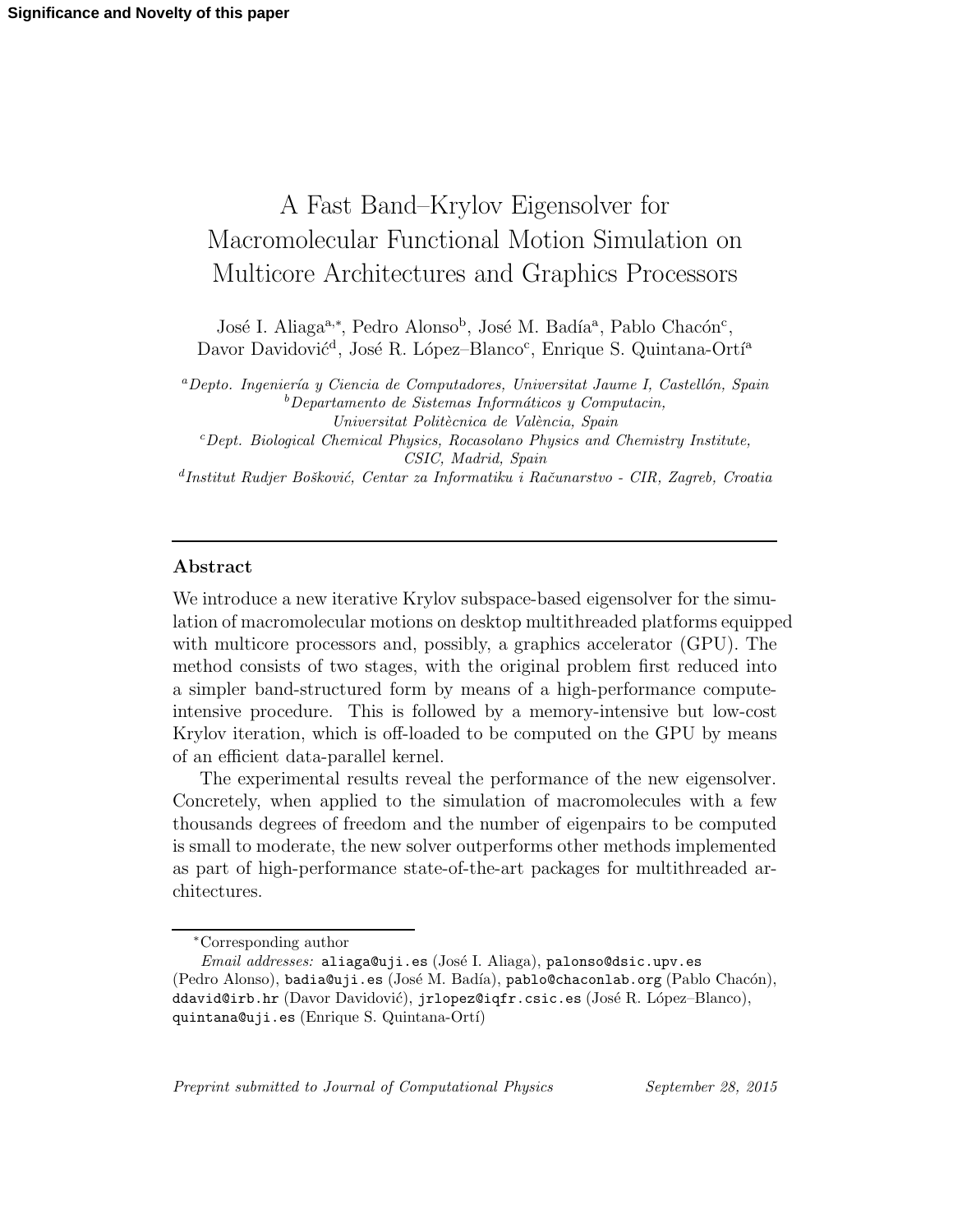Keywords: Computational biology, macromolecular machines, eigenvalue problems, Krylov subspace methods, multicore processors, graphics processors

## Significance and Novelty of this paper

In this paper we further enhance the appeal of the Krylov subspace-based methods to model the functional motions of large-scale macromolecular machines. We introduce a new iterative solver that combines an initial transformation of the original data into band-structured problem, followed by the classical Krylov iteration applied to this reduced problem. There are two advantages of the new "band-Krylov" method:

- 1. It transfers a large fraction of the iteration cost into the initial, efficient reduction to band form.
- 2. Subsequently, it applies the low-performance Krylov iteration on a smaller problem which implies a lower cost of this stage and, additionally, the possibility of accommodating the data closer to the processor floating-point units (FPUs).

For the second stage, as an additional contribution of this work, we develop an efficient implementation of a symmetric band matrix-vector product that significantly accelerates the computation of the Krylov iteration on a graphics processor unit (GPU).

The results with large-scale macromolecules, featuring several tens of thousands DOFs, show that combination of these three factors (reduction to band form, iterative procedure with the reduced band matrix, and acceleration of the iteration by means of a fast GPU kernel) offers a more efficient solution. The figures expose the advantages of the new band-Krylov solver compared with the original "full-Krylov" method as well as the methods included in state-of-the-art libraries for high-performance multicore servers with or without GPUs. Moreover, the new band–Krylov solver can handle larger problems on the GPU, as the initial reduction to band form can be performed out-of-core from the perspective of the accelerator, while the Krylov iteration proceeds in-core on a band matrix of reduced size.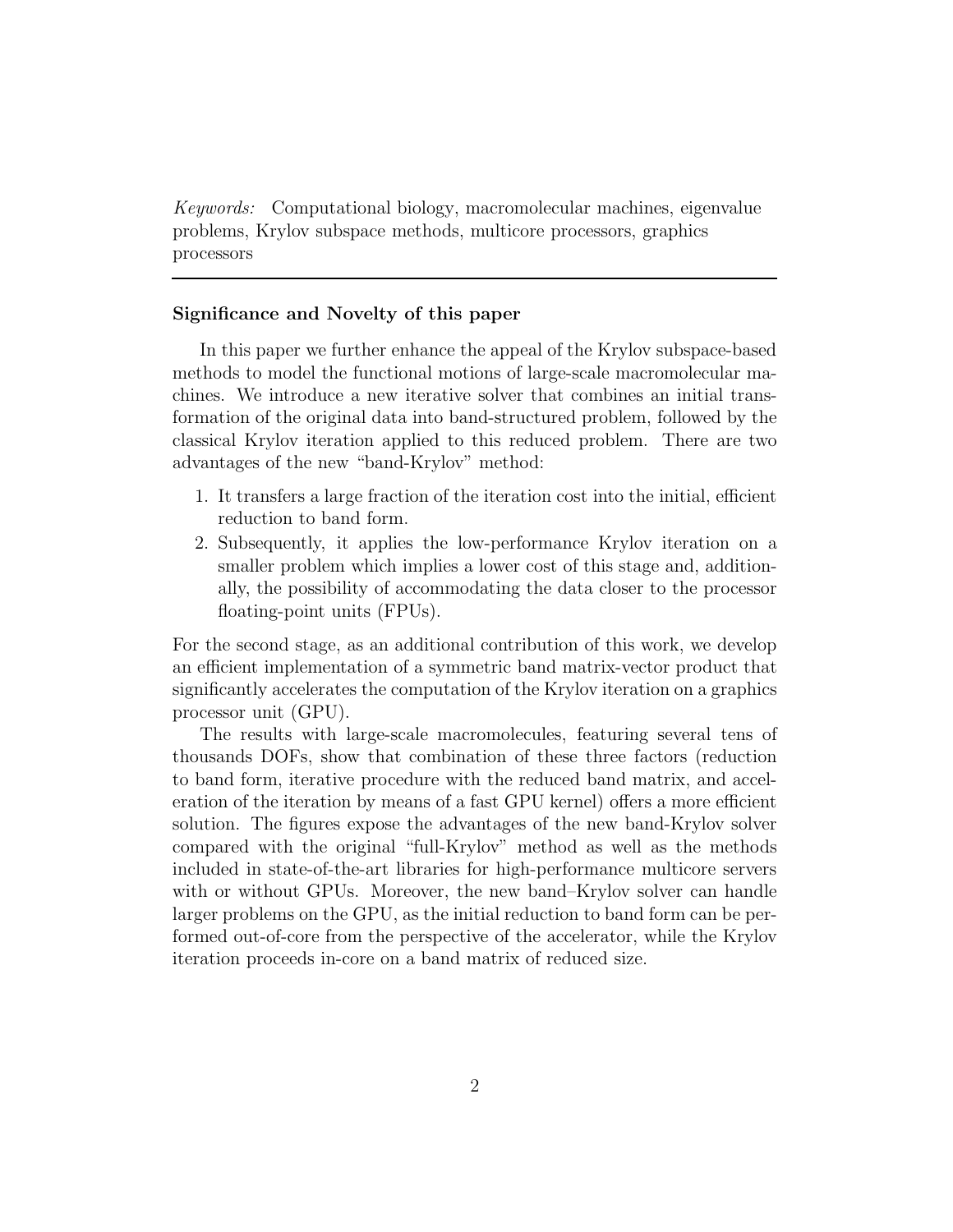# A Fast Band–Krylov Eigensolver for Macromolecular Functional Motion Simulation on Multicore Architectures and Graphics Processors

José I. Aliaga<sup>a</sup>, Pedro Alonso<sup>b</sup>, José M. Badía<sup>a</sup>, Pablo Chacón<sup>c</sup>, Davor Davidović<sup>d</sup>, José R. López–Blanco<sup>c</sup>, Enrique S. Quintana-Ortí<sup>a</sup>

 ${}^a$ Depto. Ingeniería y Ciencia de Computadores, Universitat Jaume I, Castellón, Spain  $b$ Departamento de Sistemas Informáticos y Computacin, Universitat Politècnica de València, Spain <sup>c</sup>Dept. Biological Chemical Physics, Rocasolano Physics and Chemistry Institute,

CSIC, Madrid, Spain

<sup>d</sup>Institut Ruder Bošković, Centar za Informatiku i Računarstvo - CIR, Zagreb, Croatia

# Abstract

We introduce a new iterative Krylov subspace-based eigensolver for the simulation of macromolecular motions on desktop multithreaded platforms equipped with multicore processors and, possibly, a graphics accelerator (GPU). The method consists of two stages, with the original problem first reduced into a simpler band-structured form by means of a high-performance computeintensive procedure. This is followed by a memory-intensive but low-cost Krylov iteration, which is off-loaded to be computed on the GPU by means of an efficient data-parallel kernel.

The experimental results reveal the performance of the new eigensolver. Concretely, when applied to the simulation of macromolecules with a few thousands degrees of freedom and the number of eigenpairs to be computed is small to moderate, the new solver outperforms other methods implemented as part of high-performance numerical linear algebra packages for multithreaded architectures.

Keywords: Computational biology, macromolecular machines, eigenvalue problems, Krylov subspace methods, multicore processors, graphics processors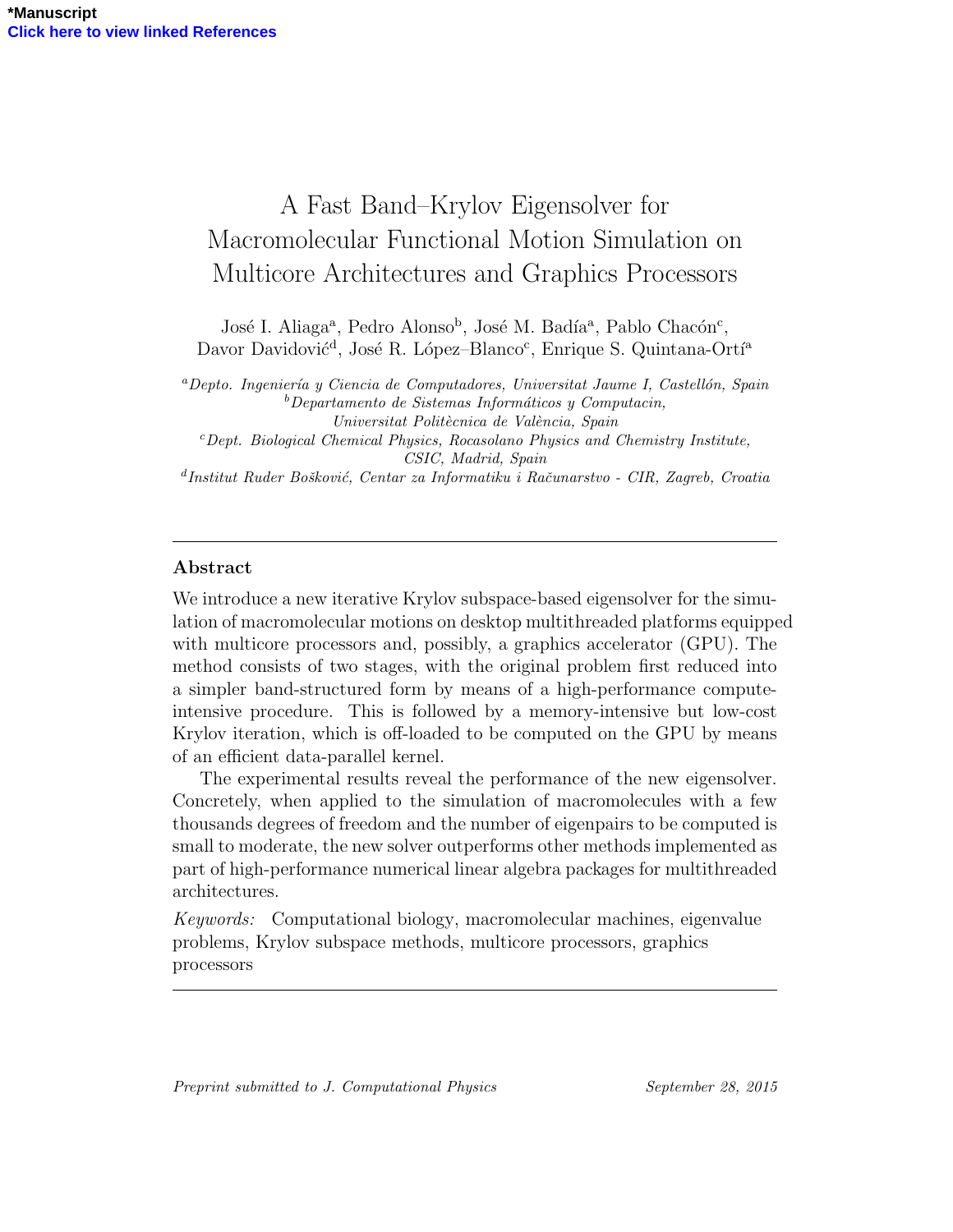### 1. Introduction

Living cells consist of long chains of aminoacids and nucleotides, usually assembled into large macromolecular machines that support the main biological functions. At the molecular level, the biological activity of these components can be studied via Molecular Dynamics (MD) simulations of their dynamics and interactions. These studies provide detailed information on the fluctuations and conformational changes of protein and nucleic acids macromolecules using available 3D atomic structures. Unfortunately, the large size of these macromolecules and the long time scale of their motion turn MD simulations too costly or even prohibitive in practice.

Coarse-grain (CG) models combined with normal mode analysis (NMA) compose a powerful alternative to simulate collective motions of macromolecular complexes at extended time scales  $[1, 2]$ . For example, the experiments in [3, 4, 5, 6, 7, 8] demonstrate that CG-NMA can efficiently model molecular flexibility, thus becoming an appealing alternative for expensive atomistic simulations. Moreover, reformulating NMA in internal coordinates (ICs) [9] greatly reduces the number of degrees of freedom (DOF), extending the applicability of NMA to even larger macrocomplexes.

The diagonalization of a large-scale matrix pair (i.e., the solution of a generalized eigenproblem) is the most expensive operation in IC-NMA. In [10] we compared two approaches to compute a fraction of the spectrum of moderate-scale dense symmetric definite generalized eigenproblems, based respectively on the reduction to tridiagonal form and the Krylov subspace iteration. In [11] we particularized this analysis for molecular dynamics (MD) simulations, showing that the iterative Krylov subspaces are an attractive solution for large-scale macromolecules, with up to 150,000 degrees of freedom (DOFs), when tackled on a cluster of multicore processors.

In this paper we further enhance the appeal of the Krylov subspace-based methods by introducing a new iterative solver that combines an initial transformation of the original data into band-structured problem, followed by the classical Krylov iteration applied to this reduced problem. The advantages of the new "band-Krylov" method lie in that  $i$ ) it transfers a large fraction of the iteration cost into the initial, efficient reduction to band form; and  $ii)$ it then operates the low-performance Krylov iteration on a smaller problem which implies a lower cost of this stage and, additionally, the possibility of accommodating the data closer to the processor floating-point units (FPUs). For the second stage, as an additional contribution of this work, we develop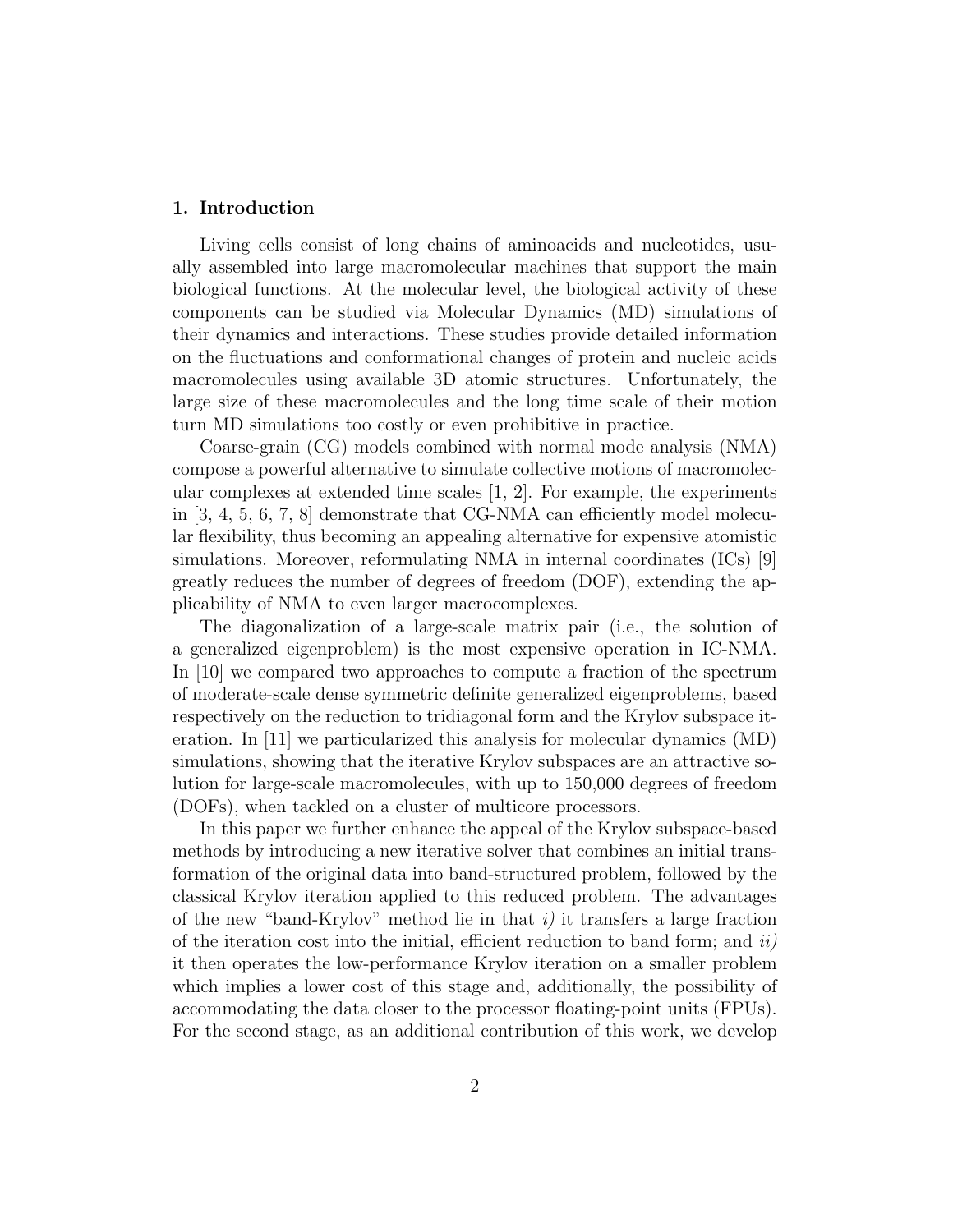an efficient implementation of a symmetric band matrix-vector product that significantly accelerates the computation of the Krylov iteration on a graphics processing unit (GPU).

Overall, we expect that the combination of these three factors (fast and efficient reduction to band form, iterative procedure with the reduced band matrix, and acceleration of the iteration by means of a fast GPU kernel) offers a more efficient solution for moderate- to large-scale problems as the number of iterations required for convergence grows. The results with largescale macromolecules, featuring several tens of thousands DOFs, expose the advantages of the new band-Krylov solver compared with the original "full-Krylov" method as well as the methods included in linear algebra libraries for high-performance multicore servers with or without GPUs.

The rest of the paper is structured as follows. In Section 2 we summarize the principles behind macromolecular motion simulation in internal coordinates, identifying the key numerical problem appearing in this approach. In Section 3 we revisit some popular numerically-stable methods for the solution of eigenvalue problems, and we provide a list of existing libraries and packages that implement these methods for current multicore architectures and GPUs. This section also discusses the properties of these methods from the point of view of computational cost and performance, motivating the introduction of the new fast cache-efficient band–Krylov eigensolver in Section 4. The experimental results follow in Section 5 using a recent hybrid platform consisting of a 6-core Intel Xeon "Sandy Bridge" processor, connected to an NVIDIA "Kepler" graphics card. Finally, the paper is closed with a few concluding remarks in Section 6.

#### 2. Capturing Macromolecular Dynamics in Internal Coordinates

Macromolecular motions can be described in normal mode analysis (NMA) by approximating the potential (Hessian) and kinetic energies as quadratic functions of the atomic positions and velocities, respectively. This in turn allows the decomposition of the motion into a series of vectors that encode the potential displacement directions and can be obtained from the modes (i.e., the eigenvalues) of the second derivative of the potential and kinetic energy matrices. The low frequency modes, in particular, correspond to soft collective conformational changes, which are related to functional motions [12, 13], and feature a close relation with atomistic MD [14, 15, 16].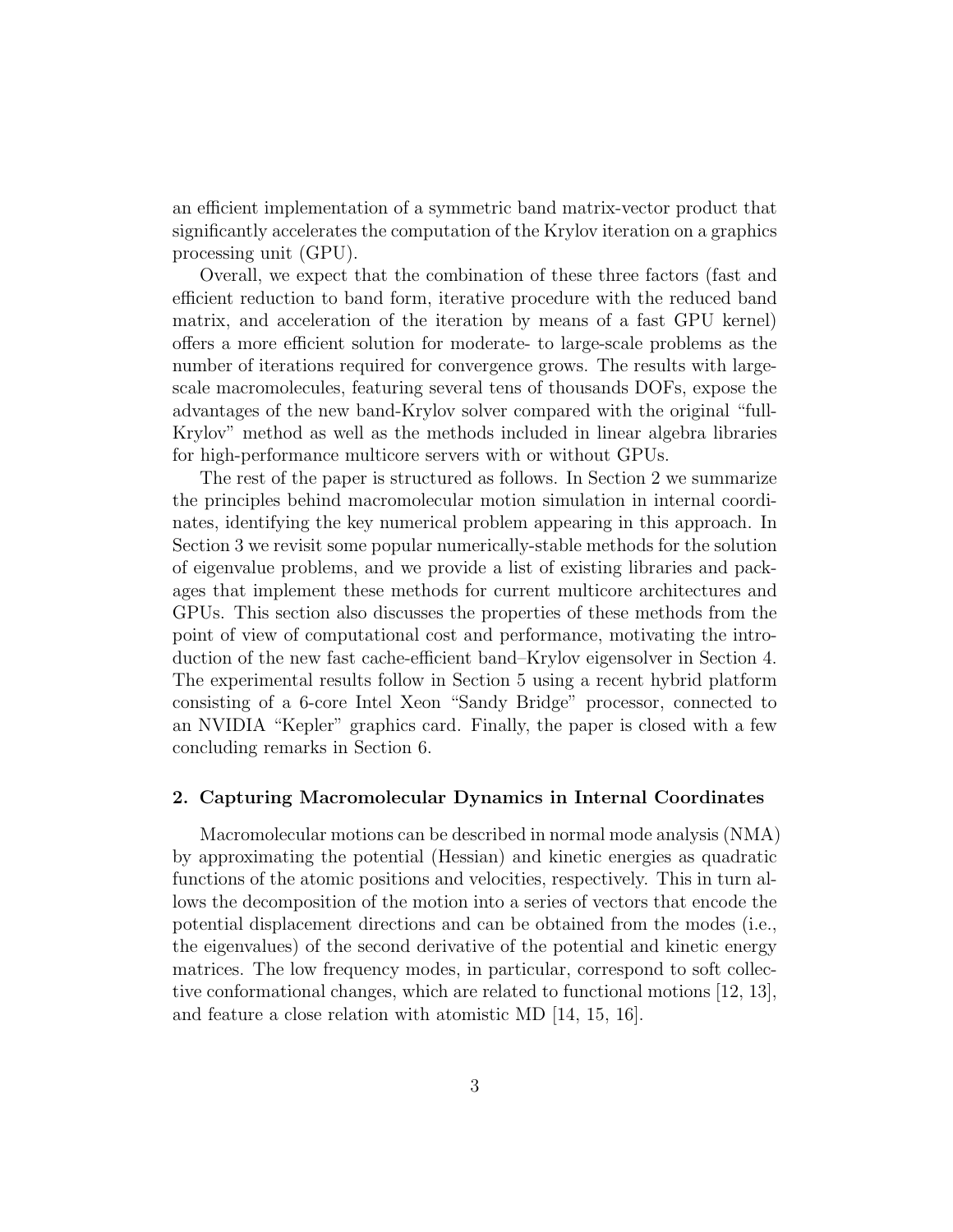iMod [9] exploits classical NMA formulations in internal coordinates (ICs) while extending them to model large-scale macromolecular structures. In this representation, the potential energy of the system is expressed as

$$
A = \frac{1}{2}q Hq^T,
$$
\n<sup>(1)</sup>

where the vector  $q$  contains the displacement from the equilibrium conformation  $(q = q^e - q^0);$ 

$$
H = (H_{\alpha,\beta}) = \frac{\partial^2 V}{\partial q_\alpha \partial q_\beta} \tag{2}
$$

is the Hessian matrix; and the  $\alpha$  and  $\beta$  subindices represent any IC to compute the partial derivatives. Furthermore,

$$
V = \sum_{i < j} F_{ij} (r_{ij}^e - r_{ij}^0)^2,\tag{3}
$$

where  $F_{ij}$  is the spring stiffness matrix, and  $r_{ij}$  denotes the distance between atoms  $i$  and  $j$ .

Additionally, the kinetic energy is given by:

$$
B = \frac{1}{2}\bar{q}T\bar{q}^T,
$$
\n<sup>(4)</sup>

where  $\bar{q} = d q/dt$ , and the kinetic energy matrix is defined as

$$
T = (T_{\alpha,\beta}) = \sum_{i} m_i \frac{\partial r_i}{\partial q_\alpha} \cdot \frac{\partial r_i}{\partial q_\beta}.
$$
 (5)

Here, the mass of the *i*-th atom is  $m_i$ , while  $r_i$  stands for the corresponding Cartesian position vector. In general, the solution of the Lagrange equation of motion  $(L = T - V)$  can be encoded in the lowest frequency components of the eigenproblem defined by the matrix pair  $(A, B)$ ; see [11] for details.

## 3. Solution of Symmetric Definite Eigenproblems

The IC-NMA method described in Section 2 requires the solution of a generalized symmetric definite eigenproblem of the form

$$
AX = BX\Lambda,\tag{6}
$$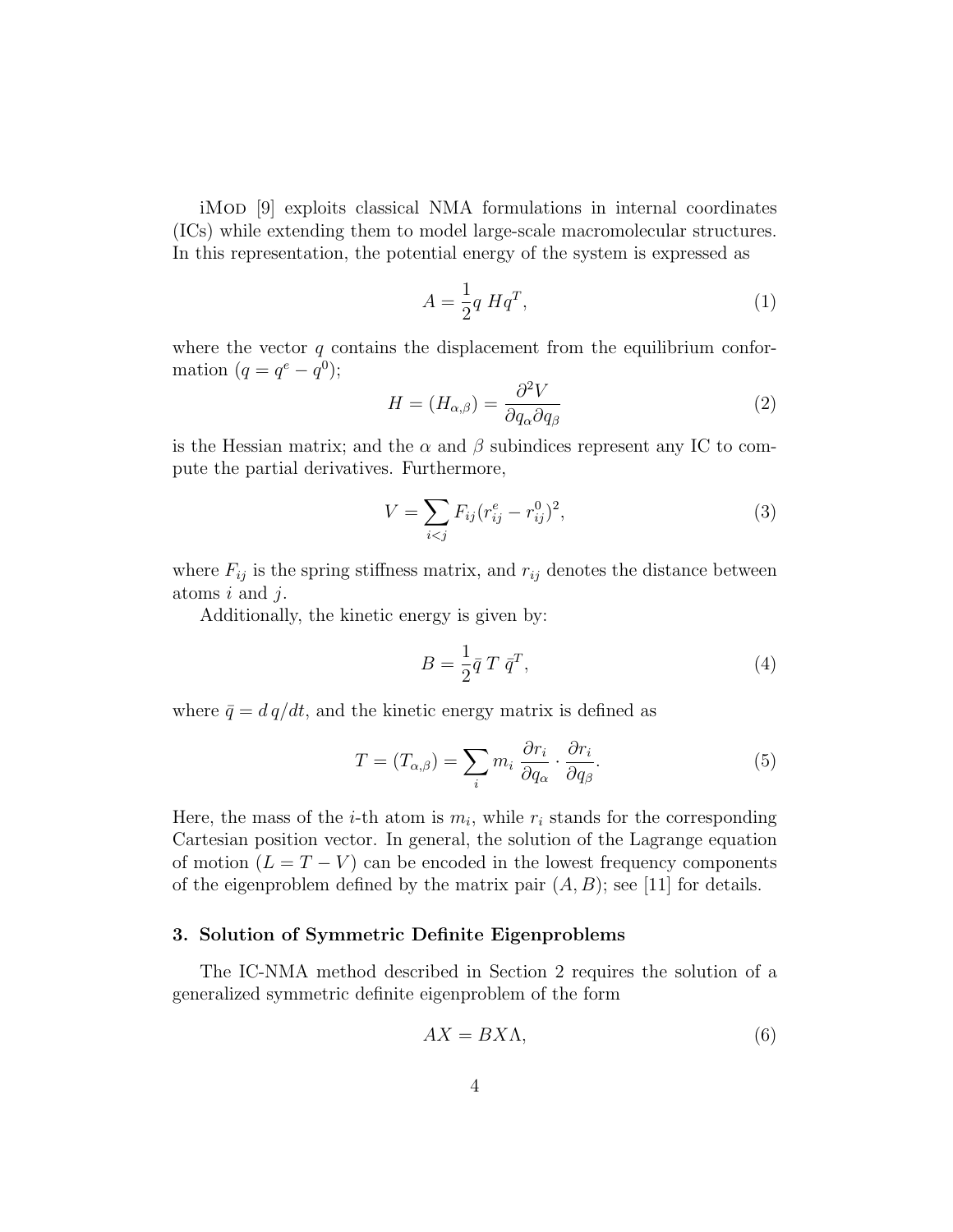where  $A \in \mathbb{R}^{n \times n}$  and  $B \in \mathbb{R}^{n \times n}$  are both dense symmetric positive definite, corresponding respectively to the Hessian and kinetic energy matrices that control the dynamics of the macromolecular complex;  $\Lambda \in \mathbb{R}^{s \times s}$  is a diagonal matrix with the s sought-after smallest eigenvalues (or modes) of the matrix pair  $(A, B)$  on its diagonal entries; and the columns of  $X \in \mathbb{R}^{n \times s}$  contain the associated unknown eigenvectors [17]. Furthermore, for accurate macromolecular motion simulation  $n \geq 10,000$ , but typically only the s smallest eigenpairs (i.e., the eigenvalues and eigenvectors for the low energy modes) are necessary, with  $s \approx 2{\text -}10\%$  of n.

Numerically-reliable eigensolvers for (6) initially transform this generalized equation into a standard symmetric eigenproblem:

$$
CY = Y\Lambda,\tag{7}
$$

where  $C = U^{-T}AU^{-1} \in \mathbb{R}^{n \times n}$  is symmetric,  $Y = UX \in \mathbb{R}^{n \times s}$ , and  $U \in \mathbb{R}^{n \times n}$ is the Cholesky factor of B (i.e.,  $B = U<sup>T</sup>U$  with U upper triangular) [17]. Thus, the standard eigenproblem (7) shares its eigenvalues with those of (6), while the original eigenvectors can be easily recovered from  $X = U^{-1}Y$ , which only requires the solution of a few triangular linear system.

Since all the methods described next share the initial transformation into a standard eigenvalue problem and the back-transform to obtain the original eigenvectors, we will omit these two operations from the following discussion.

#### 3.1. Direct eigensolvers

A popular approach to solve  $(7)$  commences by initially reducing  $C$  to a symmetric tridiagonal matrix  $T \in \mathbb{R}^{n \times n}$  via an eigenvalue-preserving similarity transform:

$$
Q^T C Q = T,\t\t(8)
$$

defined by the orthogonal matrix  $Q \in \mathbb{R}^{n \times n}$ . This is followed by a subsequent refinement to extract the eigenvalues from the associated symmetric tridiagonal eigenproblem:

$$
TZ = Z\Lambda,\tag{9}
$$

where  $Z \in \mathbb{R}^{n \times s}$  comprises the sought-after eigenvectors of T. Finally, the eigenvectors of the standard problem are recovered from  $Y = QZ$ . From the numerical perspective, the most involved part of this approach is the solution of the tridiagonal eigenproblem (9), which can be reliably tackled, e.g., via the QR algorithm or the MRRR method [17], both available as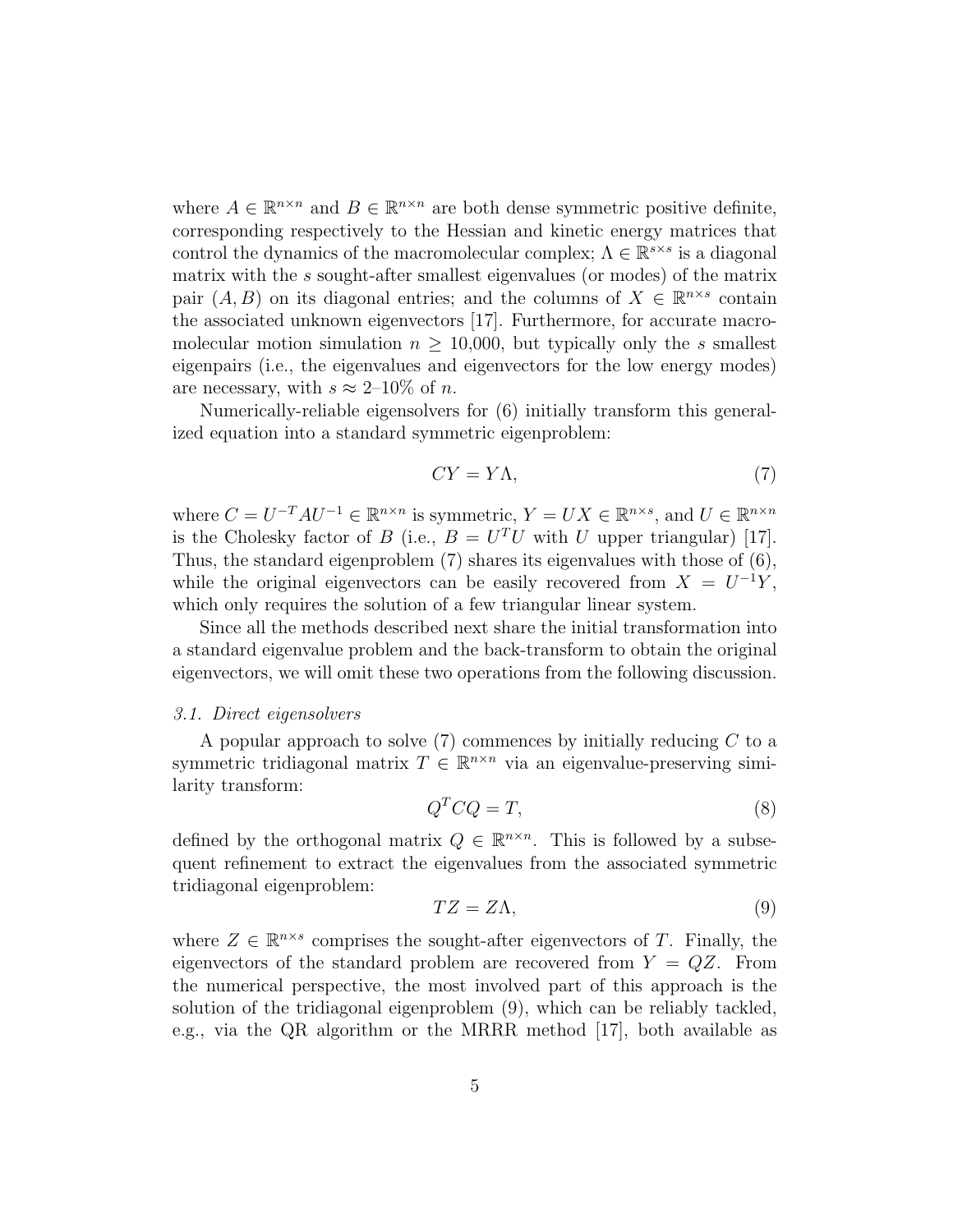part of LAPACK [18]. On the other hand, from the computational point of view, the most expensive component in terms of floating-point arithmetic operations (flops) is the reduction of C to tridiagonal form  $(8)$ . In particular, this reduction costs  $O(n^3)$  flops while, in general, the subsequent solution of the tridiagonal eigenproblem only requires  $O(n^2)$  flops [17]. Recovering Y from Z only adds  $O(n^2s)$  flops to these figures.

We next describe two alternative approaches to obtain the tridiagonal matrix  $T$  and the associated orthogonal factor  $Q$ , and refer to numerical software packages for this purpose.

#### 3.1.1. One-stage reduction to tridiagonal form

LAPACK's routine SYTRD performs the transformation  $(8)$  in a single stage via Householder reflectors. Specifically, at a given iteration  $j =$  $1, 2, \ldots, n-2$ , this procedure computes a reflector  $H_j$  that annihilates all elements below the first subdiagonal of the  $j$ -th column of the current matrix  $C^{(j-1)}$ , with  $C^{(0)} = C$ , accumulating this transform as

$$
C^{(j)} = H_j^T C^{(j-1)} H_j = H_j^T \left( H_{j-1}^T H_{j-2}^T \cdots H_1^T C H_1 \cdots H_{j-1} \right) H_j, \tag{10}
$$

so that  $Q = H_1 \cdots H_{n-3} H_{n-2}$  yields the desired reduction in (8). To attain high performance, the application of these reflectors is partially delayed, aggregating groups of  $b$  (block size) transforms, so as to permit a more efficient update of  $C$  via a blocked algorithm [17]. The overall cost of performing the reduction (8) using routine SYTRD is  $4n^3/3$  flops, provided  $b \ll n$ . Furthermore, the back-transform  $Y = QZ$  can be computed using LAPACK's routine ORMTR, at a cost of  $2n^2s$  additional flops, without ever forming Q.

Following the traditional approach, the LAPACK routines for this procedure extract parallelism for (general-purpose) multicore processors by relying on a multithreaded implementation of BLAS. Alternative multithreaded implementations of these procedures have been recently proposed for (manycore) GPUs as part of the MAGMA [19] library.

## 3.1.2. Multi-stage reduction to tridiagonal form

The problem with the one-stage reduction just described is that half of the flops performed by routine sytrap are cast in terms of the symmetric matrix-vector product (symv), which delivers a small fraction of the peak performance on current multicore and manycore architectures.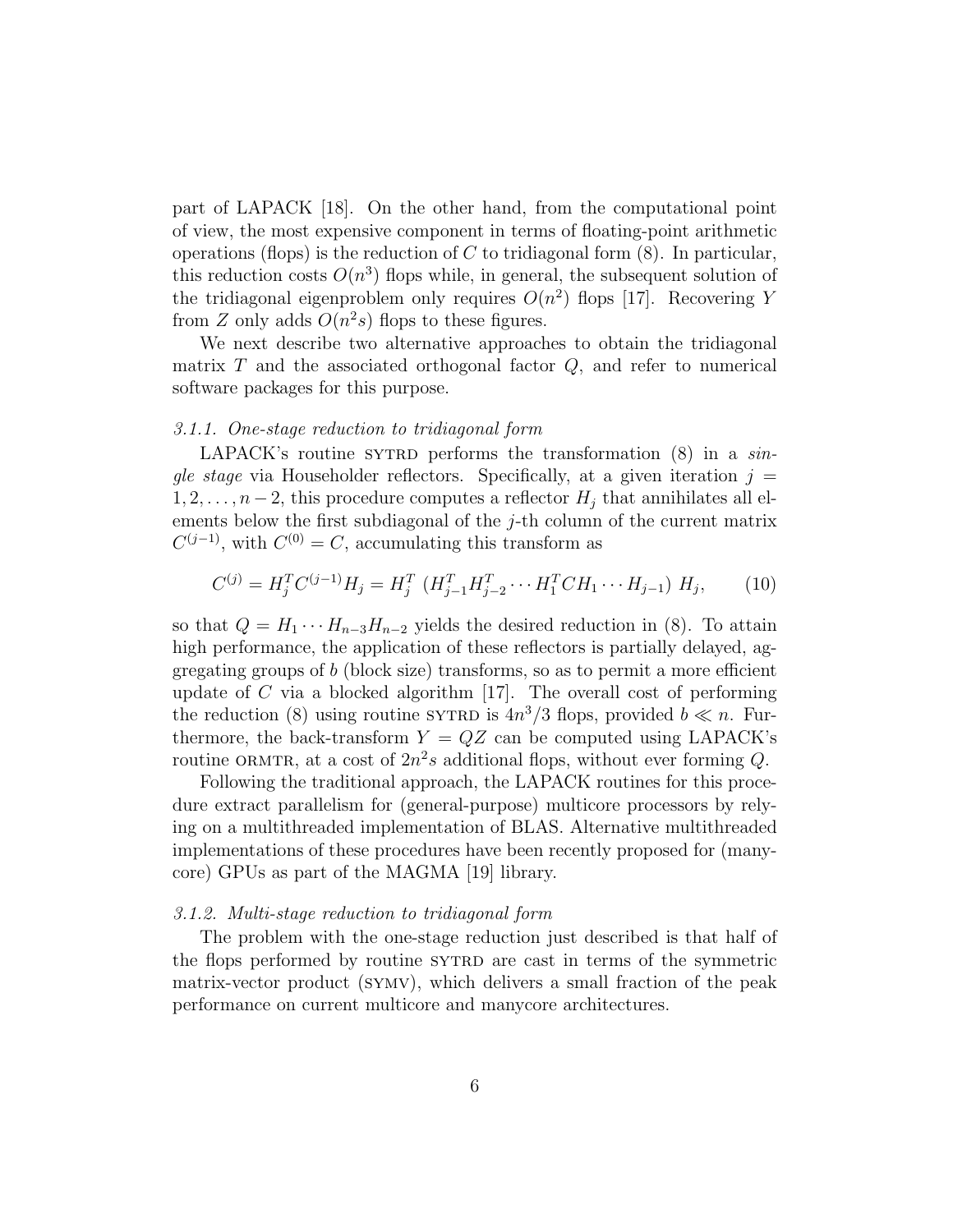The *multi-stage methods* shift a major part of the computations necessary for the reduction into symmetric rank-2b updates ( $SYR2K$ ), basically equivalent to the efficient matrix-matrix product. In exchange, these methods incur a considerable increase of the computational cost. Let us consider, for simplicity, a two-stage algorithm. The idea is to initially transform  $C$  into a symmetric band matrix  $W \in \mathbb{R}^{n \times n}$ , with bandwidth w, via an orthogonal similarity transform  $Q_1$ , to then further reduce W into the tridiagonal matrix T using an additional orthogonal similarity transform  $Q_2$ . The first stage mostly consists of fast rank-2b stages, while the type of operations appearing in the second stage are the same as those in the slow reduction to tridiagonal form. Provided  $w \ll n$ , this two-stage calculation of T roughly costs  $4n^3/3$ flops, i.e., the same as the one-stage algorithm. However, the construction of the orthogonal matrix  $\hat{Q} = Q_1 Q_2$  that performs the full transformation  $Q_2^T(Q_1^T C Q_1) Q_2 = Q_2^T W Q_2 = T$ , necessary to recover the eigenvectors of Y from those of Z, becomes considerably more expensive, requiring  $2n^3 + 2n^2s$ additional flops.

There exists a complete implementation of the two-stage method in the SBR toolbox [20], which can leverage a multithreaded implementation of BLAS to exploit the hardware concurrency of current multicore processors. For these same architectures one can also leverage the codes in the PLASMA library [21]. A reimplementation of this approach to tackle large-scale problems, which do not fit into the memory of the GPU, was done in [22]. ELPA [23] and MAGMA [24] implement a variant of the two-stage method, for clusters and multi-GPU platforms, respectively. Both implementations exhibit significantly lower computational cost compared with the original SBR algorithm, but they are still significantly more expensive than the onestage approach.

#### 3.2. Iterative (Krylov subspace-based) eigensolvers

Alternatively, the solution of symmetric eigenproblems can be tackled by means of a Krylov subspace-based method [17], an inexpensive choice for the solution of large-scale dense eigenproblems on multicore architectures and GPUs [25].

When applied to C, starting from an initial random vector  $v_1 \in \mathbb{R}^n$ , all Krylov subspace-based methods construct a basis of the Krylov subspace spanned by this matrix, defined as

$$
\mathcal{K}(C, v_1, n) = \text{span}\{v_1, Cv_1, \dots, C^{n-1}v_1\} = \text{span}\{v_1, v_2, \dots, v_n\}.
$$
 (11)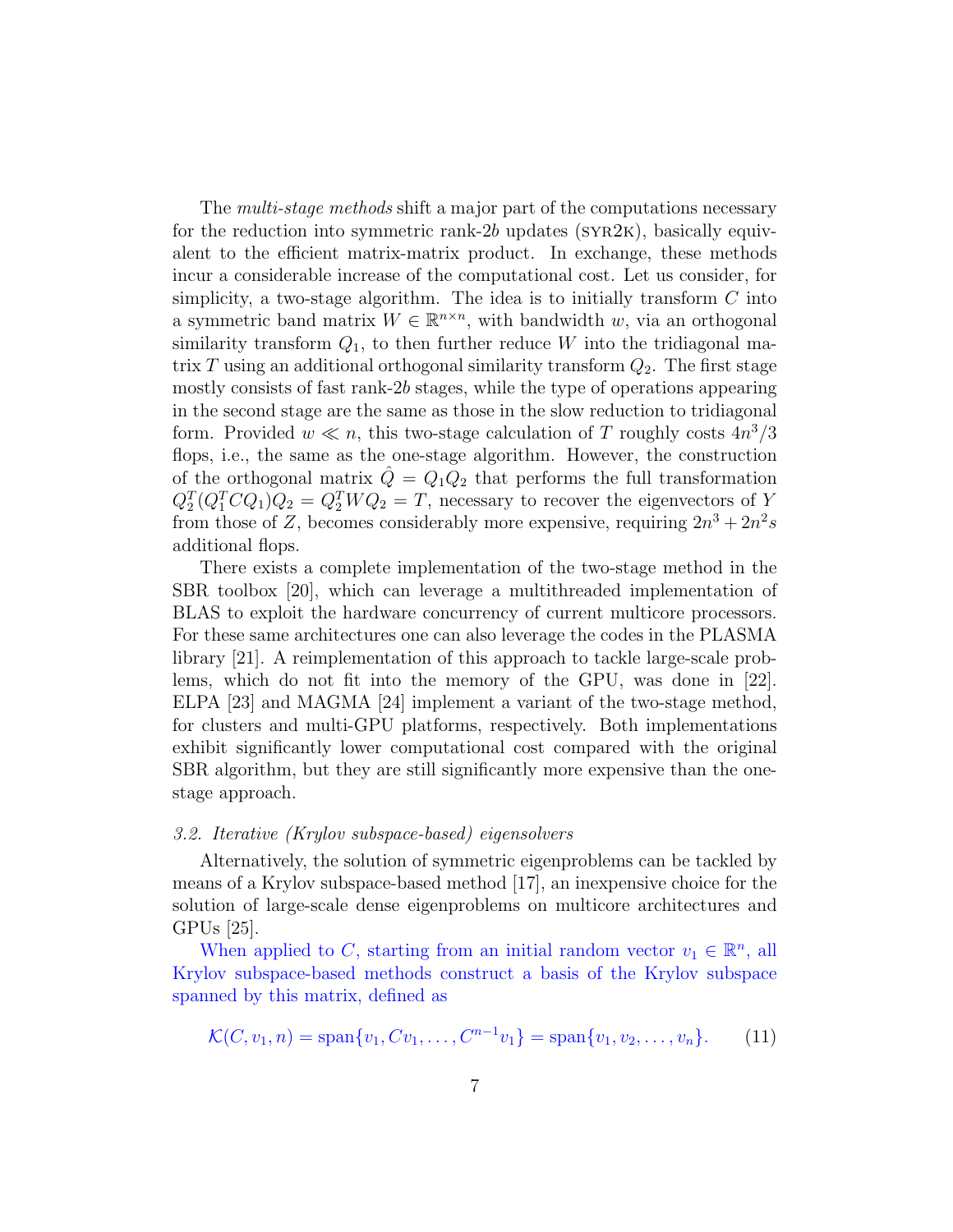If C is symmetric and positive definite, this matrix can be reduced to tridiagonal form via similarity orthonormal transform defined by  $V = [v_1, v_2, \ldots, v_n];$ i.e.,

$$
V^{T}CV = T = \begin{bmatrix} \alpha_{1} & \beta_{1} & & 0 \\ \beta_{1} & \alpha_{2} & \cdots & \\ & \ddots & \ddots & \beta_{n-1} \\ 0 & & \beta_{n-1} & \alpha_{n} \end{bmatrix}, V^{T}V = I.
$$
 (12)

Thus, equating the columns in  $CV = VT$ , the Lanczos three-term recurrence is obtained

$$
Cv_k = \beta_{k-1}v_{k-1} + \alpha_k v_k + \beta_k v_{k+1},
$$
\n(13)

with  $\beta_0 v_0 = 0$ . Given the orthonormality of V, and operating properly on the recurrence, we obtain the expressions to compute the components of matrix T, which are the foundation of the Lanczos method:

$$
\begin{array}{rcl}\n\alpha_k & = & v_k^T A v_k, \\
r_k & = & \beta_k v_{k+1} = (C - \alpha_k I) v_k - \beta_{k-1} v_{k-1}, \\
\beta_k & = & ||r_k||_2\n\end{array} \tag{14}
$$

such that the reduction in the  $m$ -th iteration is given, in matrix form, by

$$
CV_m = V_m T_m + r_m e_m^T \tag{15}
$$

This method exhibits low computational cost per iteration (in general,  $2n^2$ ) flops) and, moreover, does not require an appreciable additional storage space. But the main feature of the Lanczos method is that the extremal eigenvalues of matrix  $T_m$  are good approximation of the extremal eigenvalues of matrix C, specially if there are not clustered, improving this condition when  $m$  increases. Empirically, it has been proved that if the number of sought-after eigenvalues of C is equal to s the size of the Krylov subspace has to be  $m \geq 2s$ . For macromolecular simulations it is convenient to compute the largest s eigenvalues of the pair  $(B, A)$ , instead of the smallest s eigenvalues of the correlated problem  $(A, B)$  as, for these particular applications, the former have the appealing property of being extremal and well-separated, ensuring fast convergence of the iteration.

Krylov subspace methods are implemented as part of ARPACK [26]. This numerical package features a "reverse communication" interface so that the user is in charge of providing an efficient implementation of symv. We note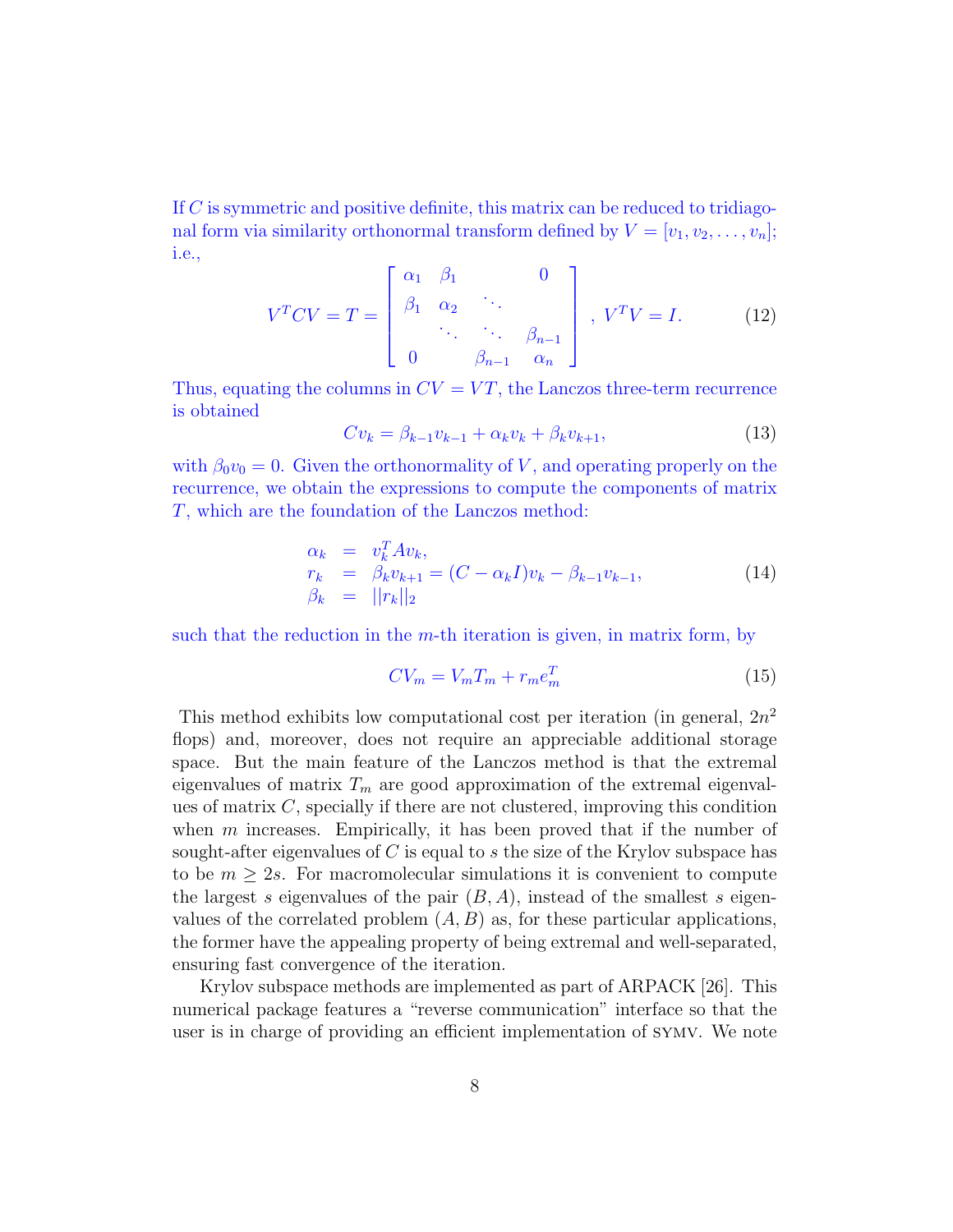that this is the only operation that "interacts" with the matrix in ARPACK, concentrating the bulk of the operations performed in this library. Efficient implementations of symv are offered as part of most tuned implementations of BLAS, including Intel MKL for multicore processors and CUBLAS for GPUs.

#### 3.3. Discussion of existing methods

The methods described in the previous two subsections present a number of advantages and drawbacks that we next review in order to motivate our alternative solver.

The algorithms based on the two-stage (or multi-stage) reduction to tridiagonal form are mostly composed of compute-bound kernels (concretely, the level 3 BLAS syr2k) which, in general, attain very high performance on current multicore and manycore architectures. However, their high cost often turns them too expensive for the solution of eigenproblems when only a reduced number of eigenvalues/eigenvectors is required [10]. A large fraction of this overhead is rooted in the need to explicitly build the orthogonal matrix  $\hat{Q}$ , which requires the additional  $2n^3$  flops.

On the other hand, the one-stage reduction to tridiagonal form avoids the explicit construction of the orthogonal matrix, offering a much reduced computational cost compared with its two-stage counterparts. Nevertheless, half of the operations in this method are cast in terms of a memory-bound kernel (specifically, the level 2 BLAS symv), which offers very low performance in today's architectures. Furthermore, the method incurs in the same cost independently of the number of eigenvalues that are required  $(4n^3/3)$ flops to reduce  $C$  to  $T$ ), though the eigenvectors can be computed at a cost that is proportional to their number  $(2n^2s)$  flops to obtain Y from Z).

The Krylov subspace methods perform the bulk of its computations in terms of the memory-bound symv, and therefore can be expected to achieve only a small fraction of the processor's peak performance. On the positive side, they are often the cheapest methods, with a cost of roughly  $2n^2$  flops per iteration and a fast convergence rate for macromolecular motion simulations [11].

Consider the SYMV  $y = Cx$ , where  $C \in \mathbb{R}^{n \times n}$  is symmetric and  $x, y \in \mathbb{R}^n$ , and let us denote the  $(i, j)$  entry of C by  $c_{i,j}$  and the k-th entry of  $x/y$  as  $x_k/y_k$ . The low-performance of this kernel is due to the fact that there is no reuse of the matrix elements. In particular, for each element of C that is brought into the FPUs, the operation performs 4 flops  $(y_i \rightarrow e_{i,j} \cdot x_j)$  and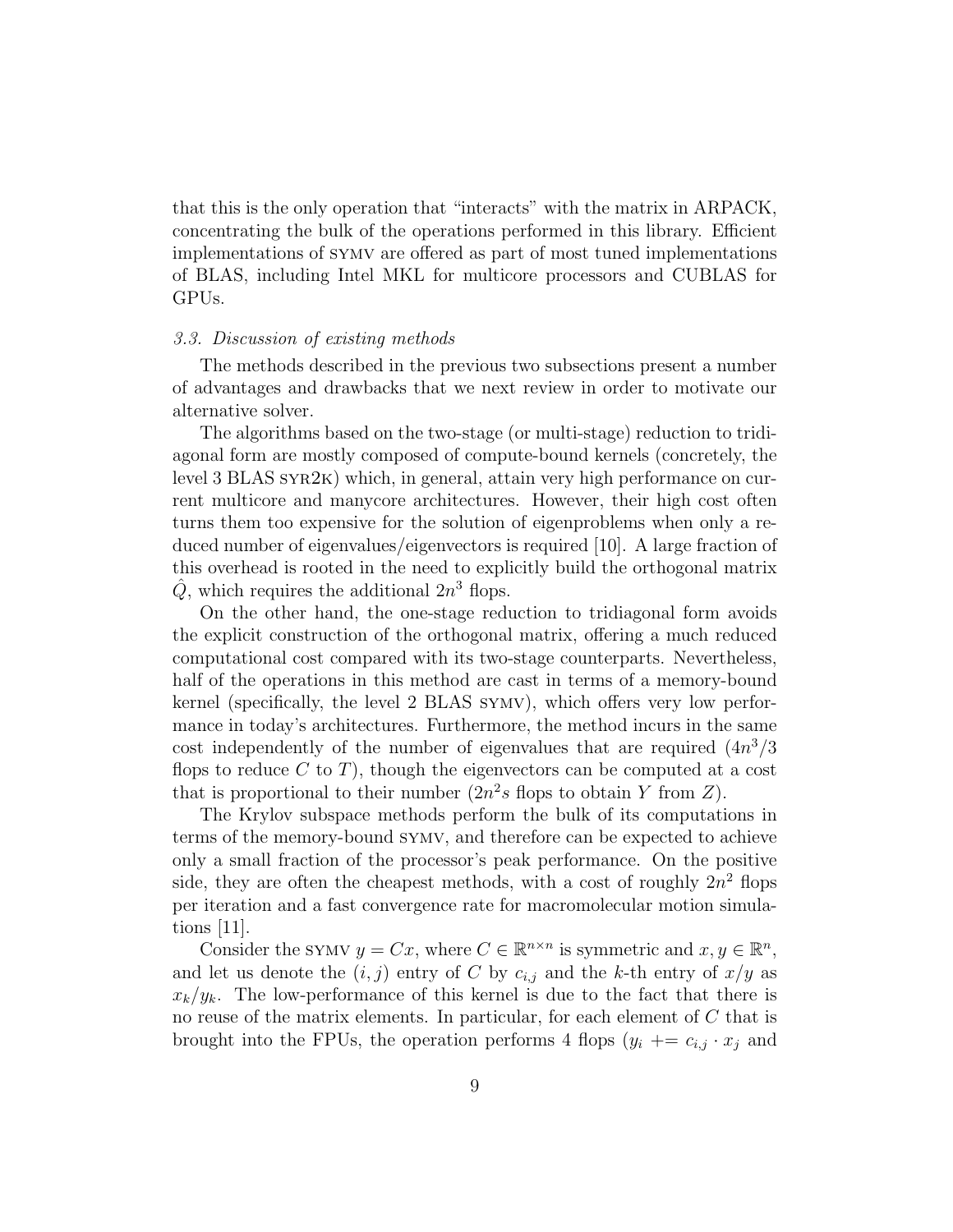$y_j \rightarrow y_i + z_{i,j} \cdot x_i$ , rendering a ratio of 4 flops per memory operation (memop). On current architectures, where the memory bandwidth is much lower than the FPUs' peak performance, the result is a memory-bound operation that is strongly constrained by the speed of the memory level where the data (i.e., the matrix  $C$ ) resides.

A particularly harmful scenario for the symv kernel and, in consequence, for the Krylov subspace methods (as well as the one-stage reduction to tridiagonal form) is a problem where the data matrix  $C$  is too large to fit into the main memory and, therefore, has to be retrieved from disk at each iteration of the method. In this situation, the disk  $(I/O)$  bandwidth strictly dictates the performance of the Krylov subspace-based solver, while other parameters such as the number of cores, frequency, SIMD organization, etc. of the target architecture play a minor role. Similarly, in a problem with data too large to fit into the memory of a GPU, the matrix has to be transferred from the main memory to the graphics accelerator, via the PCI-e bus, once per iteration of the Krylov solver. In these circumstances, it is the PCI-e bandwidth that determines the performance of the solver, independently e.g. of the number of cores in the GPU.

Our approach to tackle this problem consists in reducing the dimension of the problem matrix involved in the Krylov subspace method so as to be able to fit the result closer to the FPUs, e.g. in the main memory instead of the disk, the GPU memory instead of the main memory, or the L3 cache instead of the main memory. Note that this will not improve the data reuse factor (flops to memops), but at least it will allow that the memops proceed at the speed of a faster memory level.

#### 4. A Fast Cache-Efficient Band–Krylov Eigensolver

Our new iterative algorithm is a "mixed" band–Krylov method that initially performs a reduction of  $C$  to a symmetric band matrix  $W$ , much like the two-stage direct eigensolver, to then apply a Krylov subspace method on the reduced problem.

Concretely, the new method commences by transforming the standard problem into a symmetric band one:

$$
\bar{W}\bar{Y} = \bar{Y}\Lambda \tag{16}
$$

where  $\overline{Q}^T C \overline{Q} = \overline{W}$  is an orthogonal similarity transform that produces the band matrix  $\bar{W}$ , and  $Y = \bar{Q}\bar{Y}$ . A major difference with the two-stage direct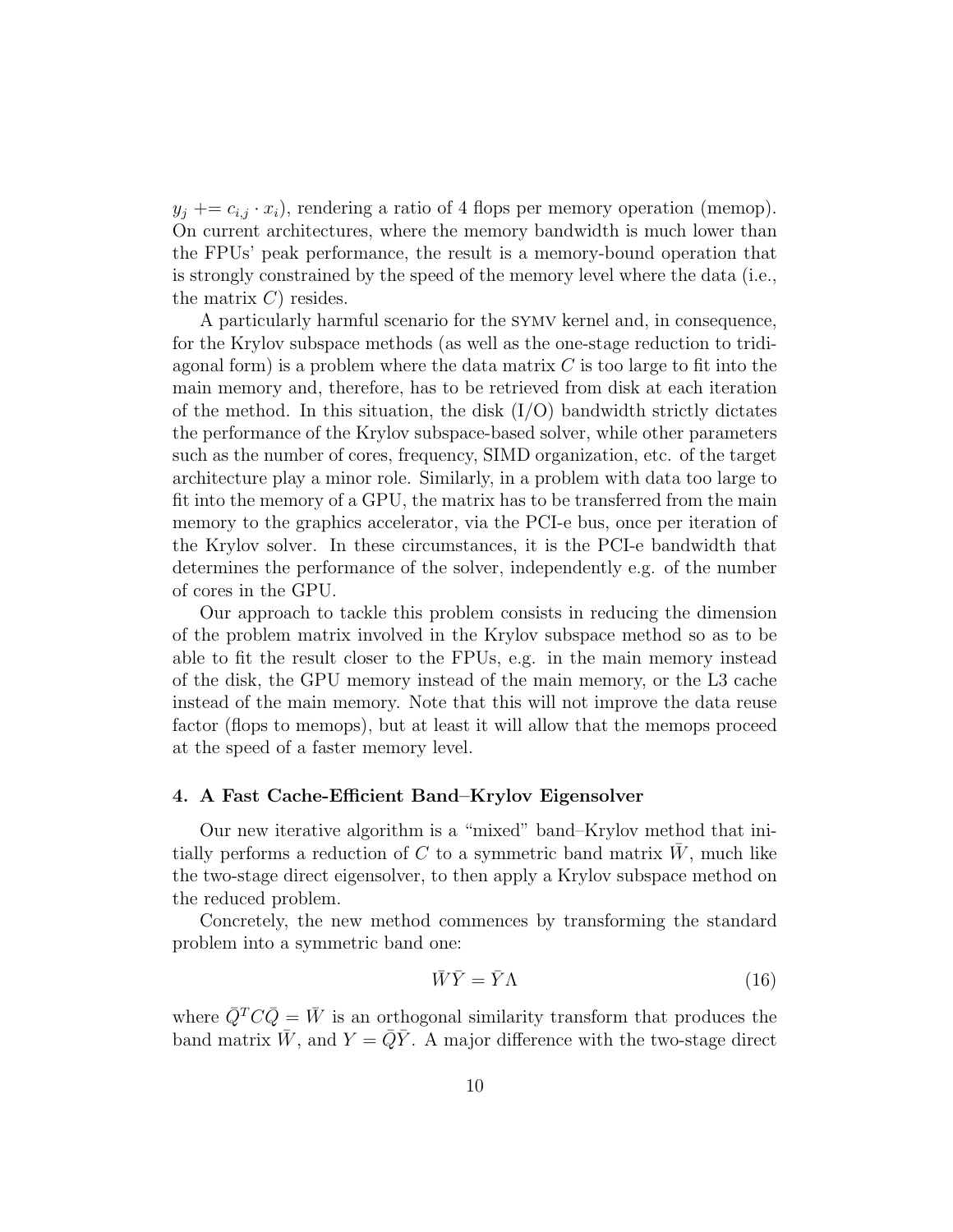approach is that, in the direct case, the bandwidth of  $W$  was chosen to be small (usually, around 128–256, depending on the target architecture) so as to decrease the number of flops in the subsequent stage (low-performance reduction of band to tridiagonal form) while still ensuring high performance during the first stage.

Our goal and, consequently, our approach differs in that we choose the bandwidth  $w$  as large as possible, with the only limitation that the resulting band matrix W, when stored in compact form as an  $n \times (w+1)$  dense matrix, fits into the "target" memory level. The cost for this initial reduction is thus  $2((n-w)^2w + (n-w)^3/3)$  flops, which are cast in terms of efficient Level 3 BLAS kernels. (Compare it with the  $4n^3/3$  flops required for the calculation of the narrow-banded  $W$  in the direct case.)

In the second stage of our band–Krylov approach, we simply tackle the reduced problem (16) by applying a Krylov subspace-based eigensolver, with a cost of 2nw flops per iteration. Note that with this hybrid methodology,  $\overline{Q}$ does not need to be explicitly constructed but simply applied to  $\overline{Y}$  in order to obtain the standard eigenvectors, at a cost of only  $2(n-w)^2s$  flops. Thus, compared with the original Krylov method, we reduce the cost per iteration from  $2n^2$  to  $2nw$  flops, at the expense of the initial transform to band form. On the other hand, compared with the two-stage direct method, we avoid the costly formation of  $\ddot{Q}$ .

In summary, there exists a trade-off between the cost of the two stages of our band–Krylov eigensolver and the bandwidth. Small/large values of  $w$ shift part of this cost towards/away from the initial transform but yield a cheap/costly Krylov iteration. Therefore, this parameter has to be chosen taking into account the convergence rate of the Krylov method.

Let us illustrate this balance via the computation of the s smallest eigenvalues of a random problem of "moderate" dimension  $n = 24,943$ . Figure 1 compares the estimated (or "expected") cost of the full- and band-Krylov solvers for this particular case. To perform this comparison, we consider the theoretical number of floating-point arithmetic operations (flops) for each solver:

- $-2n^2$  flops for the full-Krylov solver (all of them casted as BLAS-2 kernels); and
- $-2((n-w)^2w+(n-w)^3/3)$  flops for the initial reduction to band form (BLAS-3 kernels), with bandwidth  $w$ , plus  $2nw$  flops per iteration (BLAS-2 kernels), in the band-Krylov solver.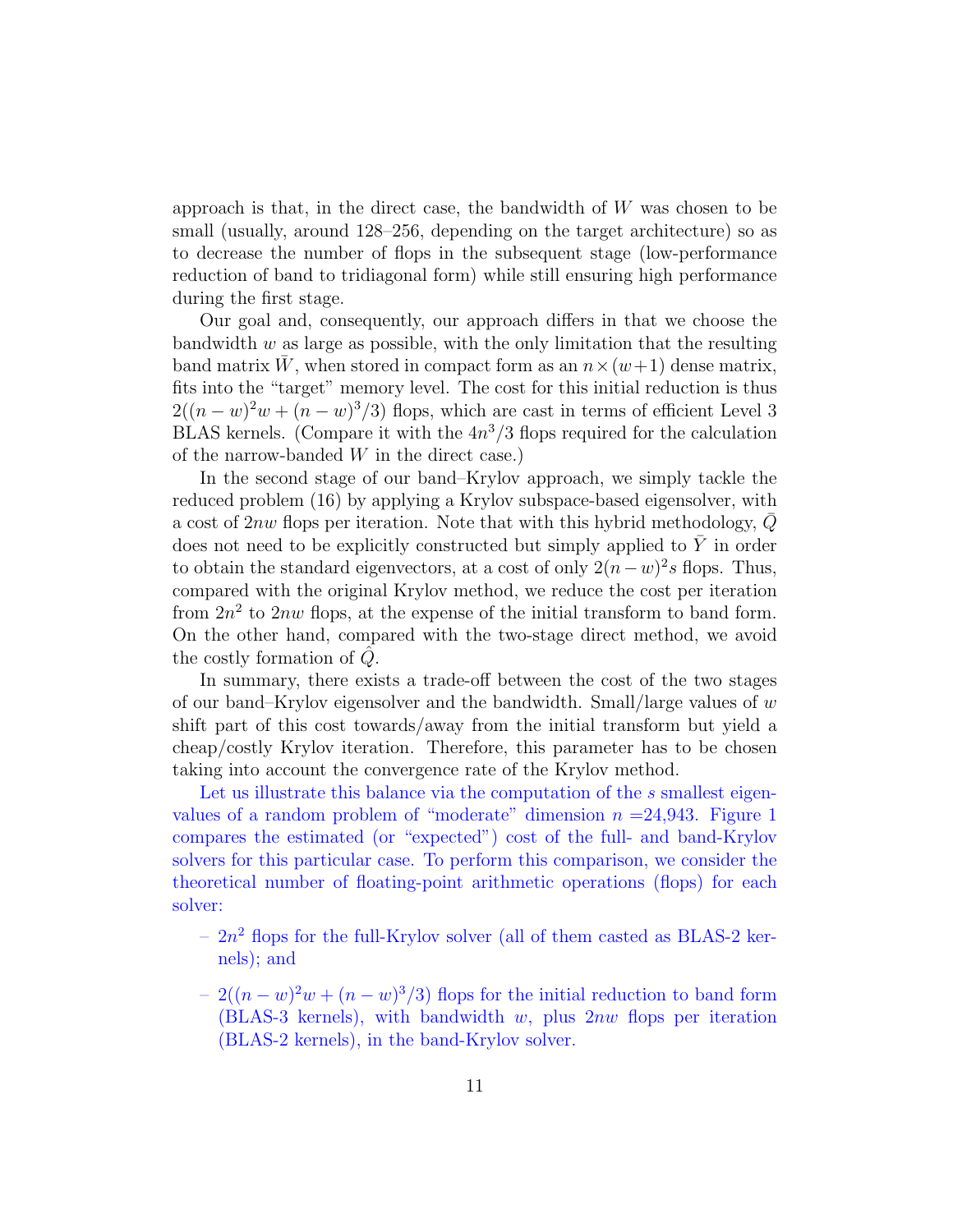

Figure 1: Theoretical cost of the new band–Krylov eigensolver compared with the conventional Krylov subspace-based method.

Next, we assume that a BLAS-3 flop is  $6\times$  faster than a BLAS-2 flop, and obtain estimations in the figure using this rate and the theoretical flops as the number of iterations varies. (We note that the performance factor between BLAS-2 and BLAS-3 was obtained by comparing the experimental flops/second rates of the matrix-vector product and the matrix multiplication on the same platform.)

The results in that figure show that the cost ratio between the two Krylov subspace-based eigensolvers strongly depends on the convergence rate of the problem and, to a less extent, on the bandwidth  $w$  selected for the band– Krylov method. In general, the theoretical cross-over point between the two eigensolvers is in the range of 1,500 iterations, occurring a bit below that number in case  $w = 3,200$  or above it for narrower bandwidths.

## 5. Performance Evaluation

#### 5.1. Experimental setup

The following experiments were all performed using IEEE double-precision arithmetic on a server equipped with an Intel Xeon i7-3930K processor (6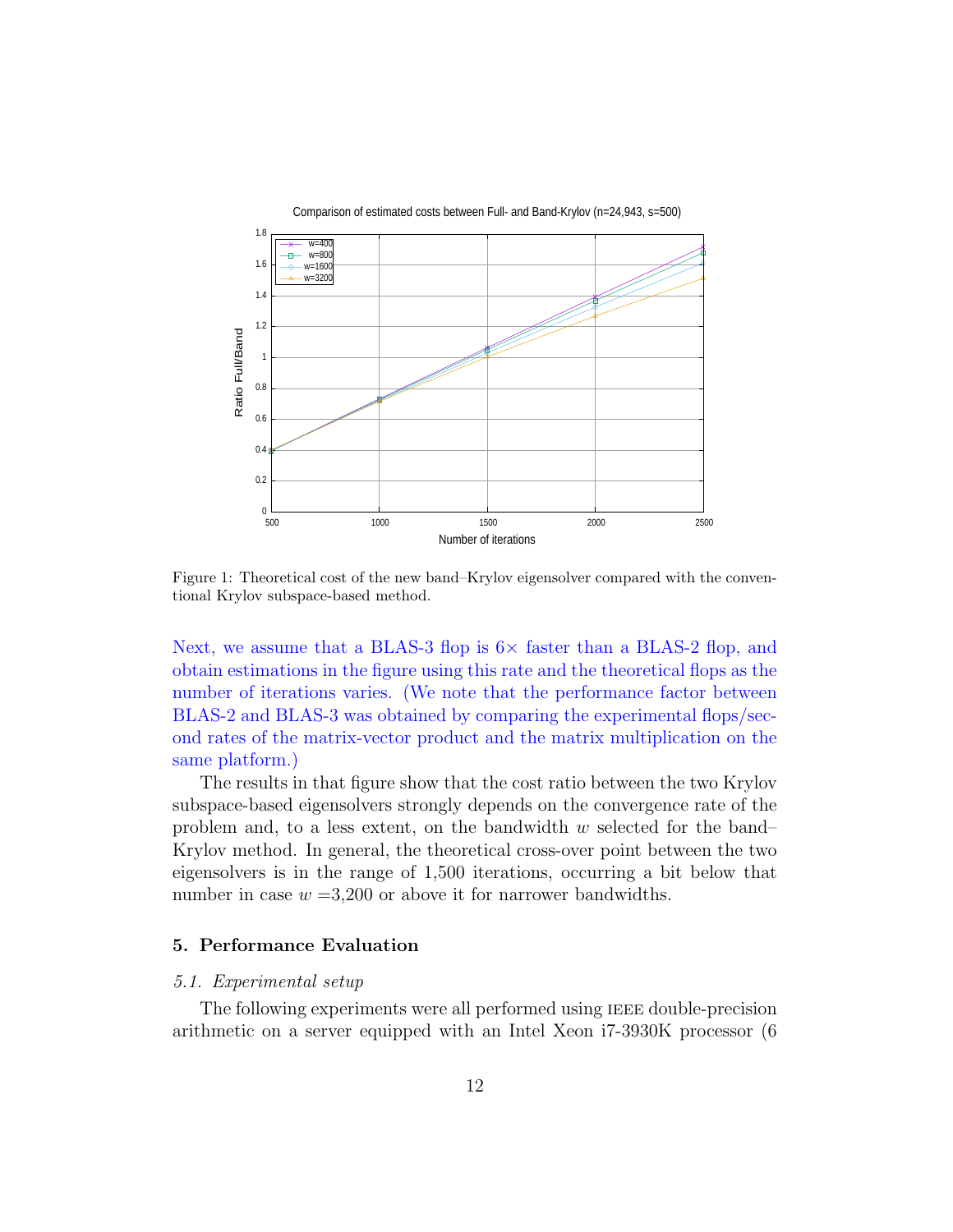cores at 3.2 GHz) and 24 GB of DDR3 RAM, connected to an NVIDIA Tesla K20 accelerator (2,496 CUDA cores at 706 MHz, with 5 GB of GDDR5 RAM) via a PCI-e  $16\times$  bus.

The codes/libraries were processed with the Intel compiler icc (composerve 2011 sp1.9.293, icc 12.1.3 20120212), and linked to the implementation of LAPACK/BLAS implementations in Intel MKL (v10.3 update 9) and NVIDIA CUBLAS (v5.0). The MPI eigensolvers were linked to Open-MPI (1.6).

#### 5.2. Macromolecules

For the comparison, we employ a case study corresponding to a microtubule (MT) 13:3 macromolecule, with three different instances, leading to eigenproblems of size  $n = 12,469, 24,943$  and 31,178. The atomic structure of MT was generated from the experimental coordinates (PDB-ID 1TUB), optimized using molecular dynamics, and kindly provided by M. Deriu [27]. For details on the biological significance of these cases, see [11]. NMA was performed under the elastic network model approximation with iMod [9], i.e. without any further energy minimization and considering that the optimized structure is at the minimum energy conformation. For each one of these cases, we compute the  $s = 100, 200, 300, 400, 500$  and 1,000 smallest eigenvalues and the associated eigenvectors of the pair  $(A, B)$ . As argued earlier, in the Krylov subspace-based eigensolvers, we obtain this information from the s largest eigenvalues/eigenvectors of the pair  $(B, A)$ .

The experimentation with other macromolecules offered similar qualitative results. We note that the execution time of ELPA and MAGMA basically depends on the problem dimension and the number of eigenvalues, but very little on the specific numerical data. For both Krylov-based eigensolvers, the execution time per iteration (and the reduction to band form for the band-Krylov solver) is independent of the numerical values, while the data itself can in principle affect the convergence rate. However, we did not observe large variations among different biological problems.

Collective motions of small proteins can often be captured with a dozen of modes, but this is not the case with large-sized computational challenging systems, so that the actual number of modes which are necessary depends on the problem dimension. We have reported that computing a number of modes that is around  $2\n-10\%$  of the problem dimension were needed to account for 70-90% of the conformational changes between atomic structures in different conformations [9]. In practical applications, such as morphing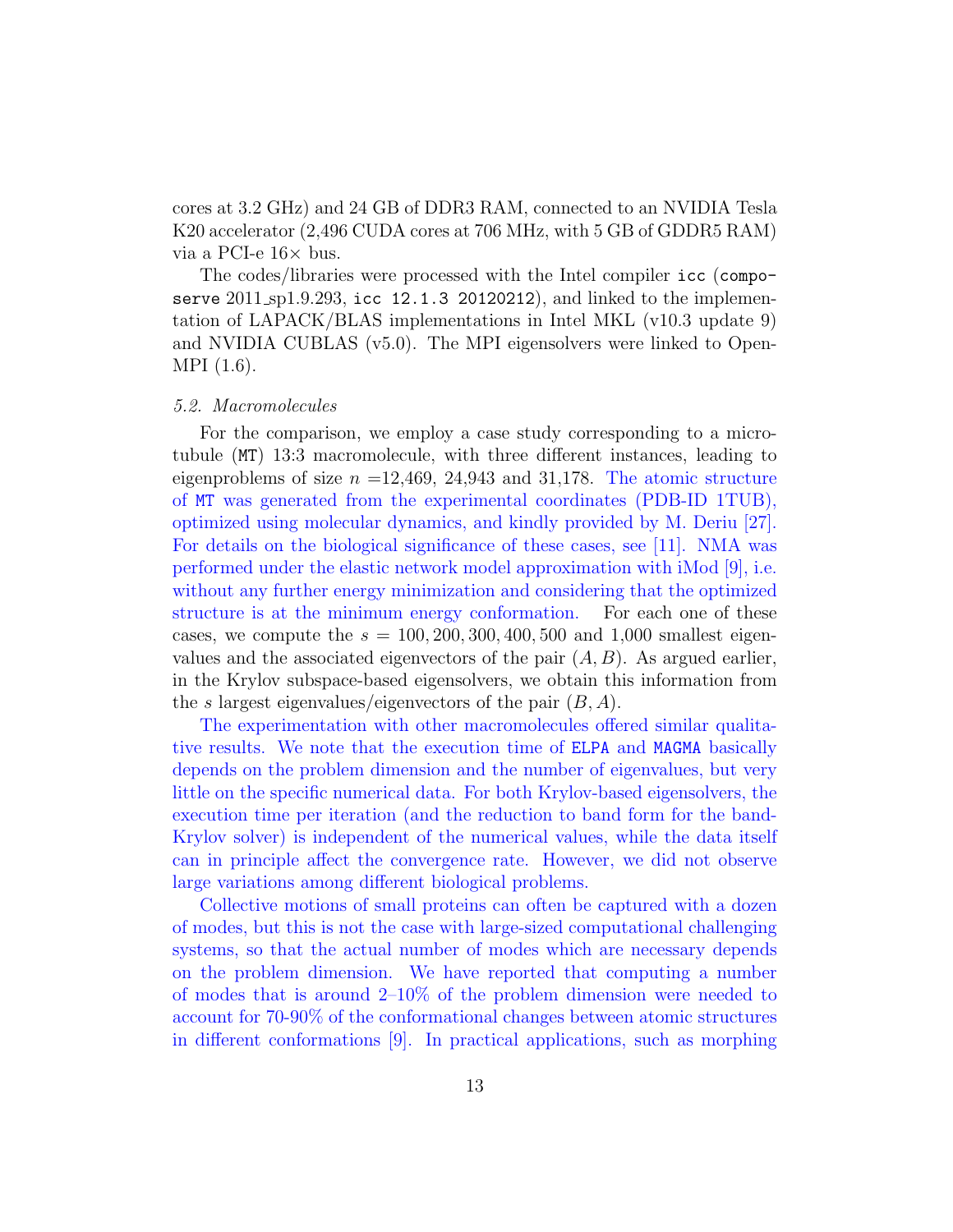between atomic structures in different conformations [9, 28] as well as for the flexible fitting of atomic structures into electron microscopy denstity maps [29], we found that, in general, these small percentages of modes suffices to obtain satisfactory results. The experimentation thus covers the practical application scenario for extracting the collective motions of relative large systems hardly accessible with Cartesian approaches.

#### 5.3. Eigensolvers

We include the following eigensolvers in the experimental evaluation:

- FKrylov. The conventional Krylov subspace-based solver described in Section 3, with the symv products proceeding in the multicore processor. In the calls to ARPACK's routine DSAUPD, we set the following parameters: nev=100, 200, 300, 400, 500, 1,000 (number of eigenvalues), ncv=2.5∗nev (number of vectors of the orthogonal matrix  $V_m$ ), tol=1.0E−12 (stopping criterion), and iparam[2]=100 (maximum number of Arnoldi update iterations allowed). We also developed a version that computes the symv products on the GPU, using NVIDIA's CUBLAS routine for this operation. However, the performance advantage of this alternative implementation was limited: For the smallest problem  $(n = 12,469)$ , the SYMV products proceed about 9% faster in the GPU. However, these benefits are in practice much lower as the symv only amounts for part of the computations during the iteration. On the other hand, the largest two problem sizes did not fit into the GPU memory and, therefore, the symv products could not proceed in the accelerator.
- BKrylov. The new band–Krylov subspace-based solver introduced in Section 4. The calls to ARPACK were performed using the same parameters as in the previous case. The bandwidth  $w$  is chosen in this case so that as to balance the cost of the initial reduction and the symmetric band matrix-vector (SBMV) products during the iteration. In other words, among the possible values of the bandwidth, we select that which optimizes the performance (i.e., execution time) of the global solver. A specialized GPU implementation of the sbmv product was developed as part of our optimization effort, showing a significant acceleration of this operation over the multi-core counterpart available in Intel MKL and the version of this operation in NVIDIA's CUBLAS.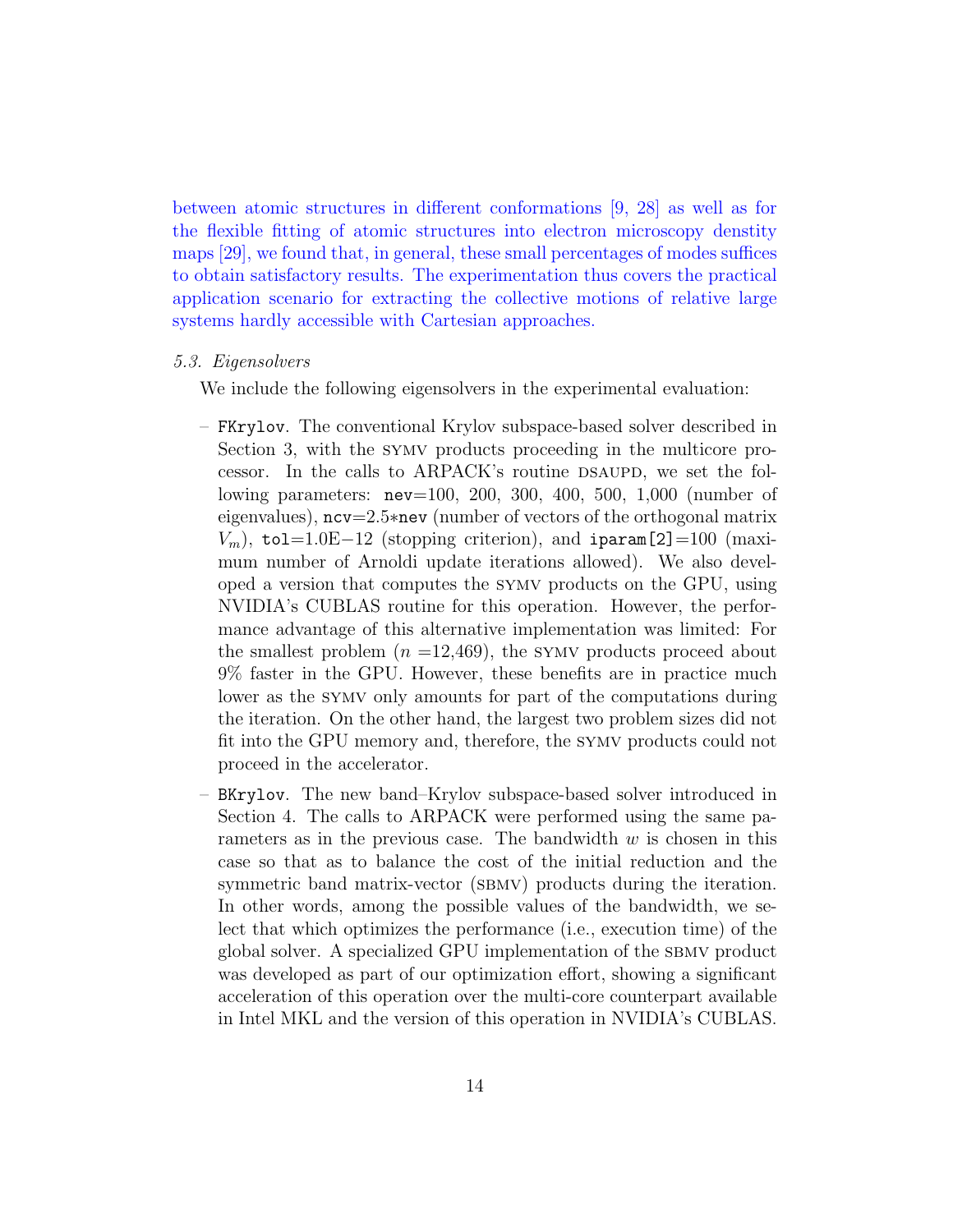For example, for the smallest problem size and  $w = 6,400$ , our GPU routine required, respectively, about 63% and 44% of the time employed by Intel MKL and NVIDIA CUBLAS implementations of SBMV.

- ELPA1 and ELPA2<sup>1</sup> (Eigenvalue SoLvers for Petaflop-Applications, release 2013.11 v8). These message-passing eigensolvers exploit the multicore processors of the platform using one MPI rank per core, and do not off-load any part of the computation to the GPU. ELPA1 performs a direct reduction to tridiagonal form, in a single stage, and then solves the associated tridiagonal eigenproblem. ELPA2 proceeds in two-stages: reduction to band form and from there to tridiagonal form.
- MAGMA<sup>2</sup> (Matrix Algebra on GPU and Multicore Architectures, release 1.6.2). This hybrid CPU-GPU two-stage eigensolver exploits both the multicore processor and the GPU.

For the eigensolvers that employ the GPU (BKrylov and MAGMA) the results include the cost of transferring the input data and the results between main memory and GPU.

An additional advantage of the Krylov-based methods is that they consume considerably less memory than their direct alternatives. In particular, the two largest cases included in the experimentation could not be solved with ELPA and MAGMA due to lack of memory in the target server. To tackle this, we executed these solvers for several problem sizes of the same macromolecule (with  $n \leq 15,000$ ), and then we performed a polynomial approximation of the execution time using a cubic function in the problem dimension.

## 5.4. General comparison of the methods

Table 1 reports the execution of the eigensolvers for all three instances of the macromolecule MT and required number of eigenvalues s. These results expose that the band–Krylov eigensolver is the best or second-to-best option for all practical scenarios. In general, the fastest eigensolver is FKrylov for small values of s, BKrylov for moderate s, and MAGMA for large s, with the threshold values that define "small", "moderate" and "large" depending on the problem size  $n$ . ELPA1 exhibits execution times which are mostly independent of the number of required eigenvalues. ELPA2 outperforms ELPA1

 $1$ http://elpa.rzg.mpg.de/.

 $^{2}$ http://icl.cs.utk.edu/magma/.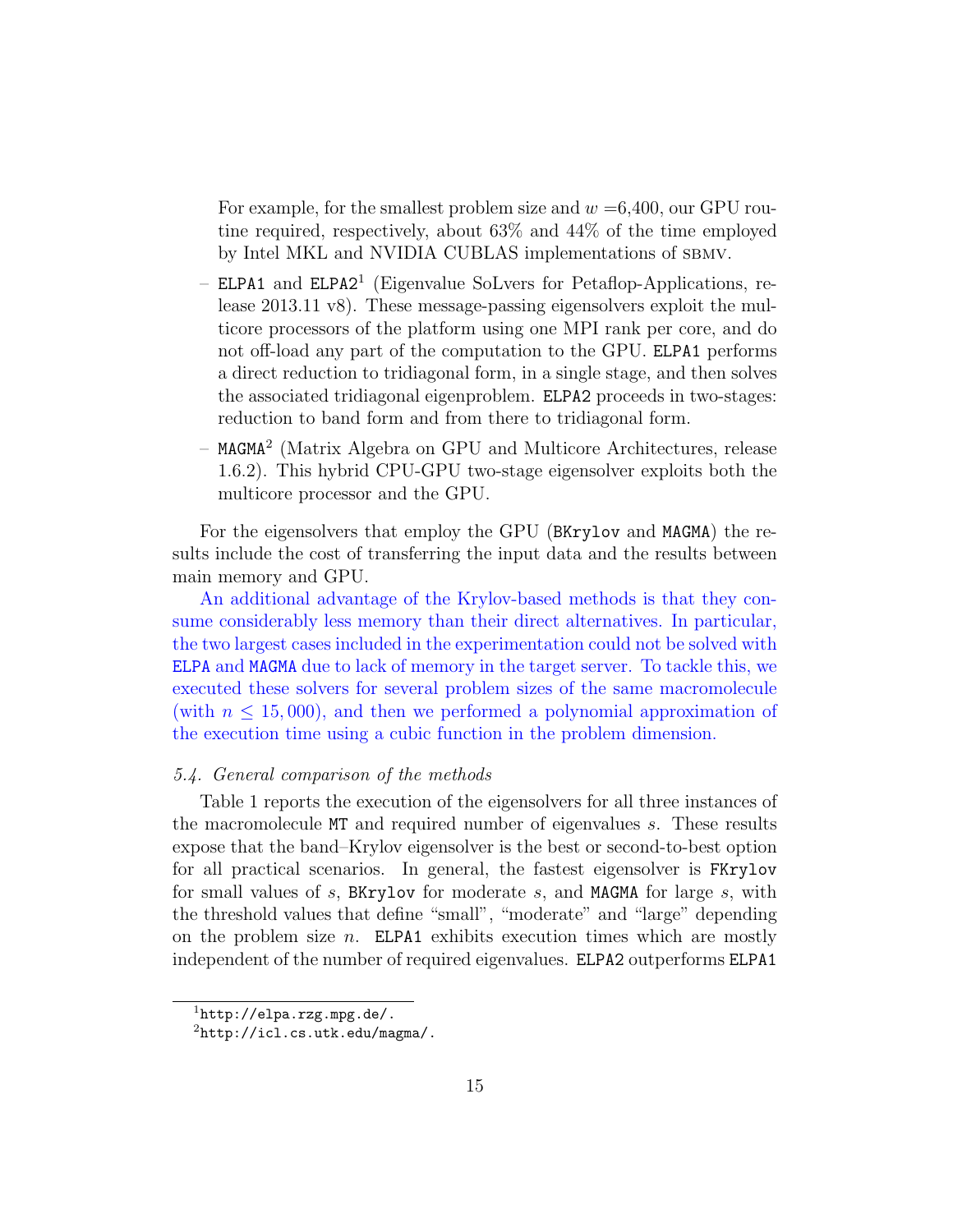| <b>Size</b> | Solver            | Number of eigenvalues $s$ |          |          |          |          |          |
|-------------|-------------------|---------------------------|----------|----------|----------|----------|----------|
| $\, n$      |                   | 100                       | 200      | 300      | 400      | 500      | 1,000    |
| 12,469      | FKrylov           | 5.78                      | 11.51    | 18.78    | 28.74    | 44.86    | 129.00   |
|             | BKrylov           | 9.63                      | 11.23    | 15.84    | 21.65    | 31.02    | 103.60   |
|             | ELPA1             | 114.95                    | 115.35   | 115.65   | 116.10   | 116.41   | 118.36   |
|             | ELPA2             | 67.95                     | 80.41    | 107.02   | 116.90   | 146.35   | 219.29   |
|             | MAGMA             | 22.16                     | 23.64    | 22.22    | 23.89    | 24.29    | 22.66    |
| 24,493      | FKrylov           | 22.98                     | 40.36    | 64.29    | 90.45    | 121.97   | 426.39   |
|             | BKrylov           | 58.32                     | 56.18    | 62.45    | 70.43    | 102.31   | 285.01   |
|             | ELPA1             | 881.48                    | 871.76   | 873.00   | 868.57   | 869.47   | 880.73   |
|             | ELPA <sub>2</sub> | 396.42                    | 433.95   | 529.21   | 584.80   | 704.89   | 993.46   |
|             | MAGMA             | 97.51                     | 99.57    | 127.96   | 123.56   | 120.95   | 115.19   |
| 31,178      | FKrylov           | 30.99                     | 60.68    | 95.42    | 132.74   | 173.62   | 426.39   |
|             | BKrylov           | 105.28                    | 113.39   | 120.95   | 136.83   | 155.12   | 285.01   |
|             | ELPA1             | 1,714.47                  | 1,688.21 | 1,689.41 | 1,674.20 | 1,675.82 | 1,696.50 |
|             | ELPA2             | 717.79                    | 764.79   | 903.62   | 1,005.14 | 1,197.91 | 1,661.71 |
|             | MAGMA             | 157.25                    | 158.17   | 237.92   | 218.83   | 210.24   | 202.40   |

Table 1: Execution times (in seconds) of the different eigensolvers. The cells in red and blue identify, respectively, the best and second-to-best solver.

for small values of s but its cost rapidly grows with the number of eigenvalues, in the end being clearly slower than any other eigensolver.

Figure 2 performs a quantitative comparison of the new band–Krylov eigensolver against the remaining implementations, plotting the ratios between the execution times of the latter normalized to those of BKrylov. We discard ELPA1 and ELPA2 from the following discussion since, as argued earlier, they are clearly inferior. For the smallest problem size, FKrylov offers an execution time that is only 60% that of BKrylov for  $s = 100$  eigenvalues. However, as s grows to 200, 300, 400, 500 and 1,000, FKrylov is outperformed by BKrylov in ratios that vary as 1.03, 1.19, 1.33, 1.45 and 1.25, respectively. The ratios between the execution times of the band–Krylov solver and the MAGMA routine for this small problem move in the opposite direction, decreasing with  $s = 100 \rightarrow 1,000$  as 2.30, 2.10, 1.40, 1.10, 0.78 and 0.21. Furthermore, the differences between these two eigensolvers in general decrease as the problem dimension grows and, thus, for the largest problem size, the ratios for growing values of  $s = 100 \rightarrow 1,000$  become 1.49, 1.39, 1.96, 1.59, 1.35 and 0.71. In summary, these results illustrate that the new eigensolver outperforms alternative existing methods for problems of mod-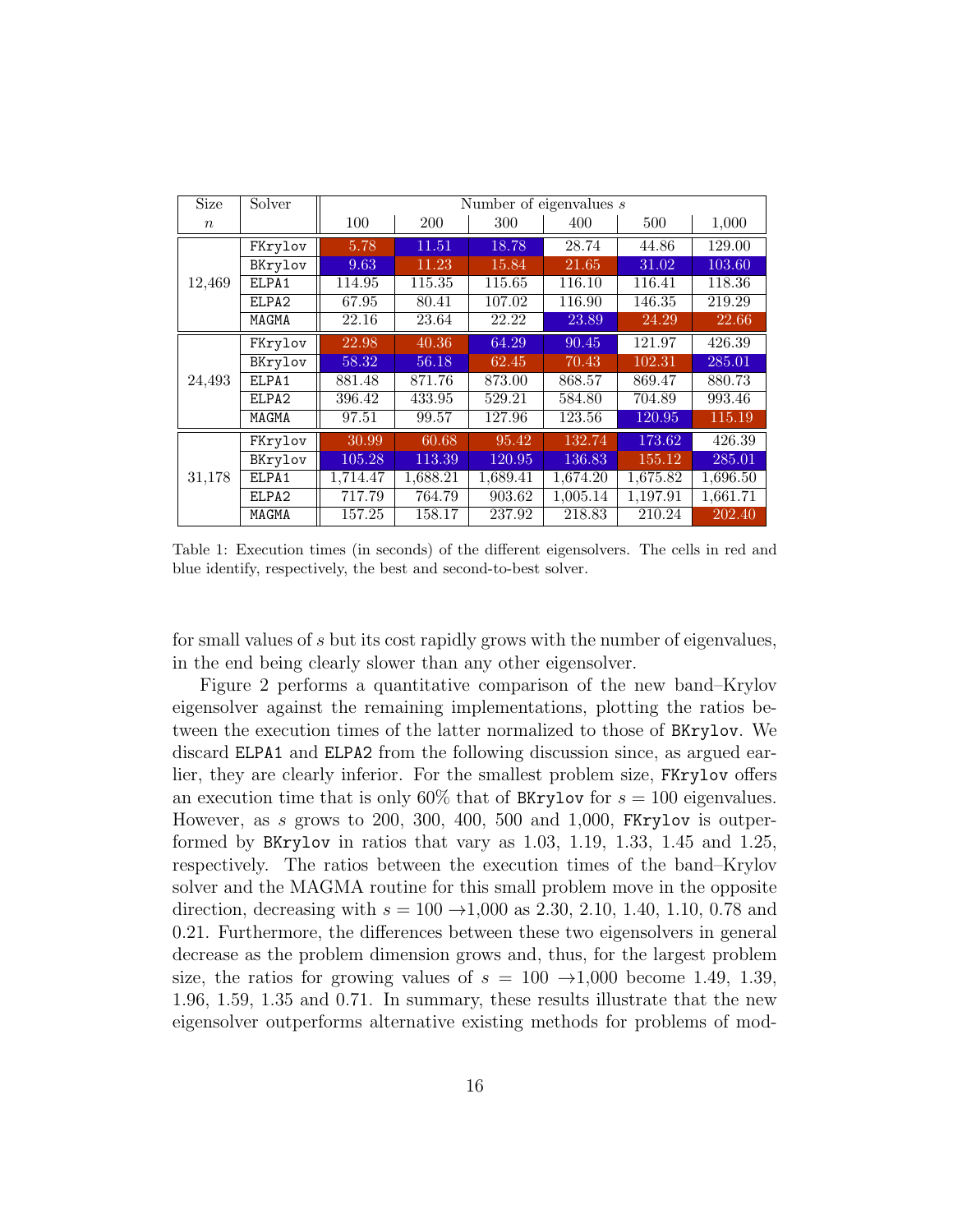

Figure 2: Experimental comparison of the different eigensolvers. Performance ratios correspond to execution times normalized with respect to that of the band–Krylov eigensolver.

erate dimension when the number of eigenpairs to be computed is small to moderate.

#### 6. Concluding Remarks

We have presented a mixed eigensolver that combines the high-performance reduction to band form typical of direct multi-stage methods with the lowcost iteration of Krylov subspace methods. By appropriately choosing the bandwidth of the intermediate matrix that represents the problem, our hybrid band–Krylov eigensolver can thus shift part of its cost towards (away from) the initial band reduction and away from (towards) the Krylov iteration. The balance between these two stages is achieved taking into account the problem dimensions, convergence rate of the problem, target architecture, and efficiency of the underlying method. The solver is completed with a tai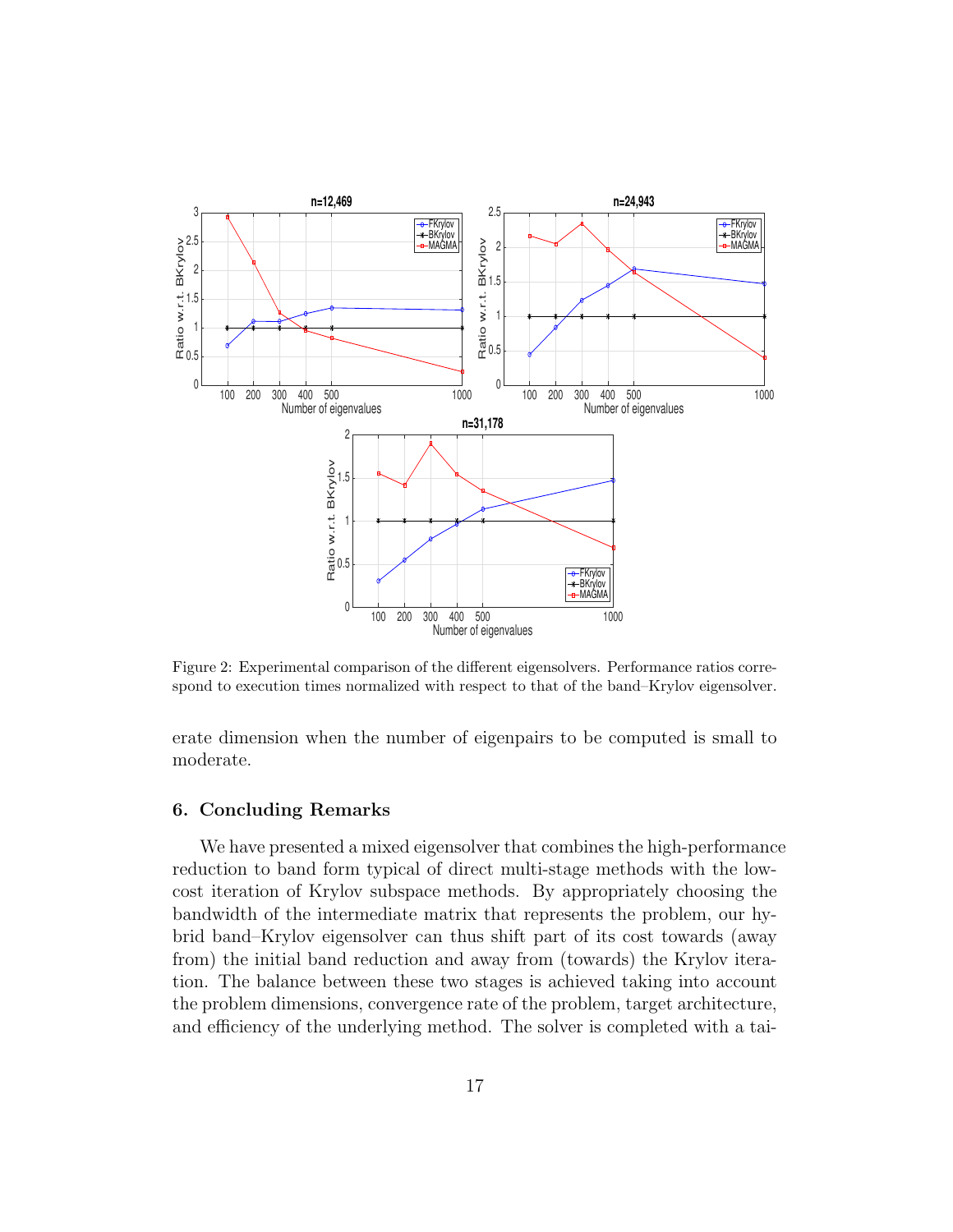lored symmetric band matrix-vector product that off-loads this operation to the GPU, resulting in a significant acceleration of the Krylov iteration.

The results using a server equipped with recent multi-core Intel Xeon technology and an NVIDIA Tesla "Kepler" show the performance superiority of the new band–Krylov eigensolver for the simulation of macromolecules with a few thousands degrees of freedom when the required number of eigenpairs is small to moderate. As an additional advantage, the new band–Krylov solver can handle larger problems on the GPU, as the initial reduction to band form can be performed out-of-core from the perspective of the accelerator, while the subsequent Krylov iteration proceeds in-core on a band matrix of reduced size.

#### Acknowledgements

This work was supported by the CICYT projects TIN2011-23283 and TIN2014-53495-R of the MINECO and FEDER, and project P1-1B2013-20 of the Fundació Caixa Castelló-Bancaixa and UJI.

## References

- [1] I. Bahar, A. J. Rader, Coarse-grained normal mode analysis in structural biology, Curr. Opin. Struct. Biology 15 (5) (2005) 586–92.
- [2] V. Tozzini, Minimalist models for proteins: a comparative analysis, Q. Rev. Biophys. 43 (3) (2010) 333–71.
- [3] C. N. Cavasotto, J. A. Kovacs, R. A. Abagyan, Representing receptor flexibility in ligand docking through relevant normal modes, J. Am. Chem. Soc. 127 (26) (2005) 9632–40.
- [4] P. Chacon, F. Tama, W. Wriggers, Mega-dalton biomolecular motion captured from electron microscopy reconstructions, J. Mol. Biol. 326 (2) (2003) 485–92.
- [5] M. Delarue, P. Dumas, On the use of low-frequency normal modes to enforce collective movements in refining macromolecular structural models, Proc. Natl. Acad. Sci. USA 101 (18) (2004) 6957–62.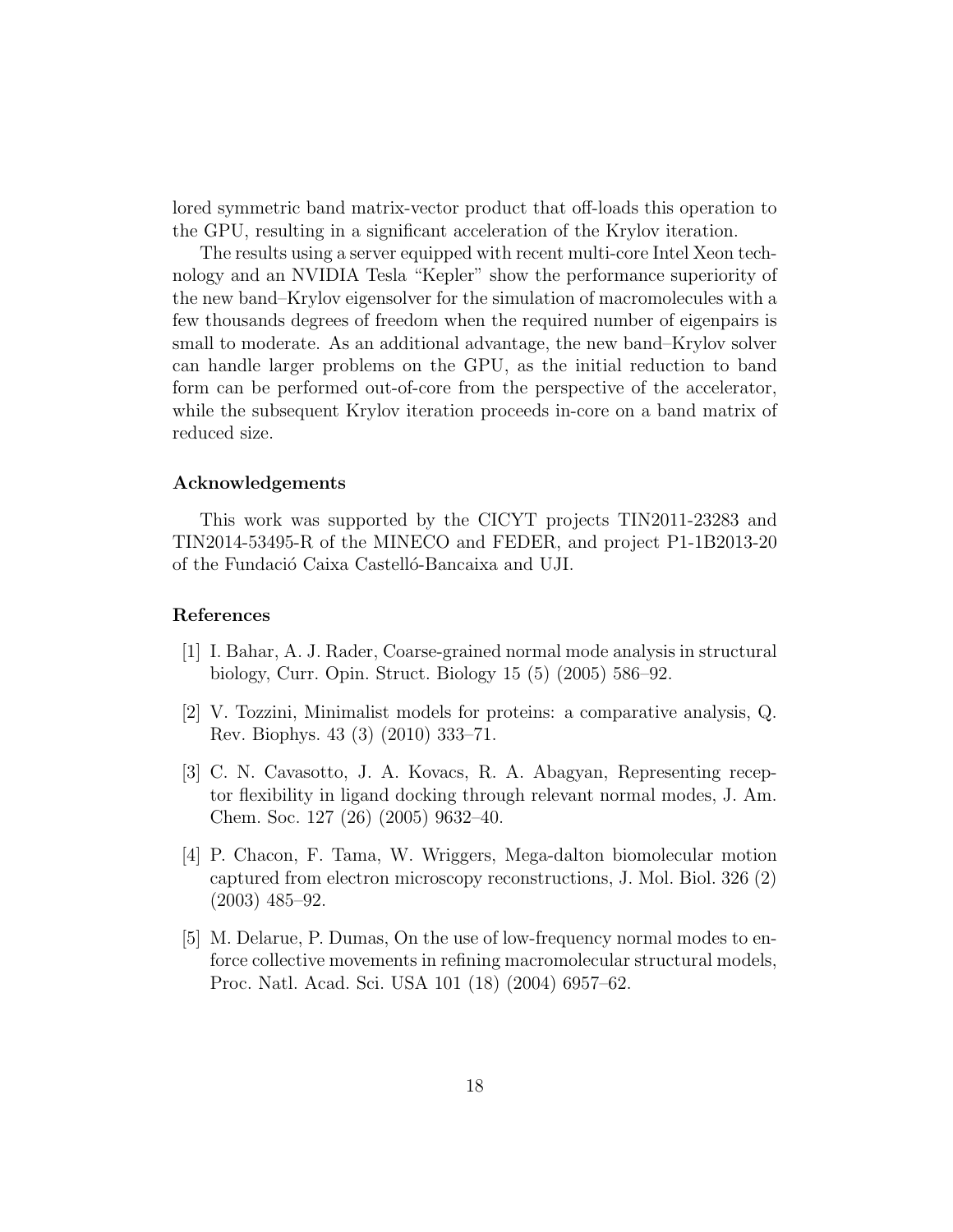- [6] J. Franklin, P. Koehl, S. Doniach, M. Delarue, Minactionpath: maximum likelihood trajectory for large-scale structural transitions in a coarse-grained locally harmonic energy landscape, Nucleic Acids Res. 35 (Web Server issue).
- [7] K. Hinsen, E. Beaumont, B. Fournier, J. J. Lacapere, From electron microscopy maps to atomic structures using normal mode-based fitting, Methods Mol. Biol. 654 (2010) 237–58.
- [8] A. May, M. Zacharias, Energy minimization in low-frequency normal modes to efficiently allow for global flexibility during systematic proteinprotein docking, Proteins 70 (3) (2008) 794–809.
- [9] J. R. Lopez-Blanco, J. I. Garzon, P. Chacon, iMod: multipurpose normal mode analysis in internal coordinates, Bioinformatics 27 (20) (2011) 2843–50.
- [10] J. Aliaga, P. Bientinesi, D. Davidović, E. D. Napoli, F. Igual, E. S. Quintana-Ortí, Solving dense generalized eigenproblems on multithreaded architectures, Appl. Math. & Comp. 218 (22) (2012) 11279– 11289.
- [11] J. R. López-Blanco, R. Reyes, J. I. Aliaga, R. M. Badia, P. Chacón, E. S. Quintana, Exploring large macromolecular functional motions on clusters of multicore processors, J. Comp. Phys. 246 (2013) 275–288.
- [12] W. G. Krebs, V. Alexandrov, C. A. Wilson, N. Echols, H. Yu, M. Gerstein, Normal mode analysis of macromolecular motions in a database framework: developing mode concentration as a useful classifying statistic, Proteins 48 (4) (2002) 682–95.
- [13] L. Yang, G. Song, R. L. Jernigan, How well can we understand largescale protein motions using normal modes of elastic network models?, Biophys. J. 93 (3) (2007) 920–9.
- [14] L. Orellana, M. Rueda, C. Ferrer-Costa, J. R. Lopez-Blanco, P. Chacón, M. Orozco, Approaching elastic network models to molecular dynamics flexibility, J. Chem. Theory Comput. 6 (9) (2010) 2910–2923.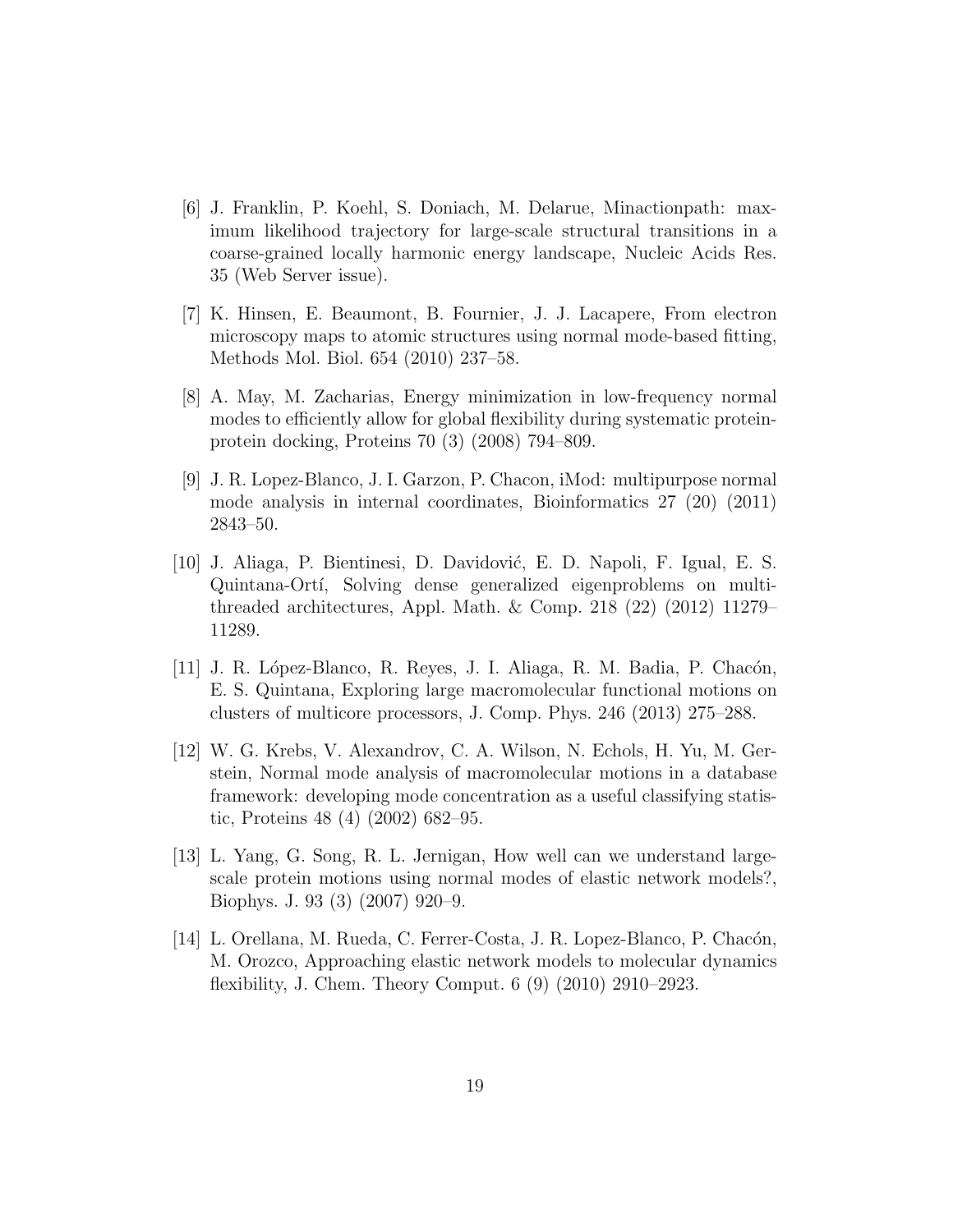- [15] M. Rueda, P. Chacon, M. Orozco, Thorough validation of protein normal mode analysis: a comparative study with essential dynamics, Structure 15 (5) (2007) 565–75.
- [16] A. Ahmed, S. Villinger, H. Gohlke, Large-scale comparison of protein essential dynamics from molecular dynamics simulations and coarsegrained normal mode analyses, Proteins 78 (16) (2010) 3341–52.
- [17] G. H. Golub, C. F. V. Loan, Matrix Computations, 3rd Edition, The Johns Hopkins University Press, Baltimore, 1996.
- [18] E. Anderson, Z. Bai, J. Demmel, J. E. Dongarra, J. DuCroz, A. Greenbaum, S. Hammarling, A. E. McKenney, S. Ostrouchov, D. Sorensen, LAPACK Users' Guide, SIAM, Philadelphia, 1992.
- [19] MAGMA project home page, http://icl.cs.utk.edu/magma/.
- [20] C. H. Bischof, B. Lang, X. Sun, Algorithm 807: The SBR Toolbox software for successive band reduction, ACM Trans. Math. Soft. 26 (4) (2000) 602–616. URL http://doi.acm.org/10.1145/365723.365736
- [21] PLASMA project home page, http://icl.cs.utk.edu/plasma/.
- [22] D. Davidović, E. S. Quintana-Ortí, Applying OOC techniques in the reduction to condensed form for very large symmetric eigenproblems on GPUs, in: 20th Euro. Conf. PDP 2012, 2012, pp. 442–449.
- [23] T. Auckenthaler, V. Blum, H.-J. Bungartz, T. Huckle, R. Johanni, L. Krmer, B. Lang, H. Lederer, P. Willems, Parallel solution of partial symmetric eigenvalue problems from electronic structure calculations, Parallel Computing 37 (12) (2011) 783 – 794.
- [24] A. Haidar, R. Solcà, M. Gates, S. Tomov, T. Schulthess, J. Dongarra, Leading edge hybrid multi-gpu algorithms for generalized eigenproblems in electronic structure calculations, in: J. M. Kunkel, T. Ludwig, H. Meuer (Eds.), Supercomputing, Vol. 7905 of Lecture Notes in Computer Science, Springer Berlin Heidelberg, 2013, pp. 67–80.